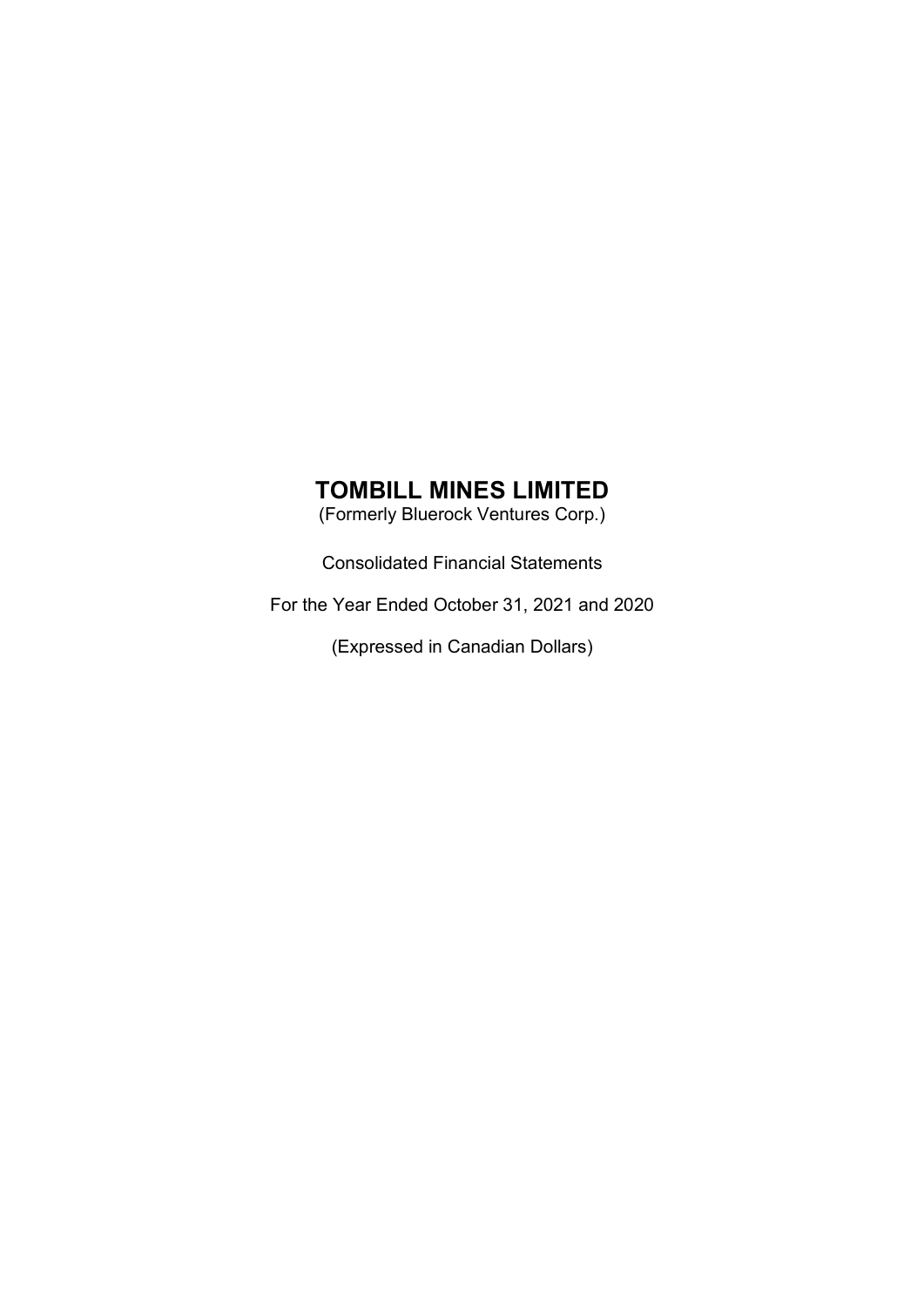(FORMERLY BLUEROCK VENTURES CORP.)

| <b>Index</b>                                           | Page  |
|--------------------------------------------------------|-------|
|                                                        |       |
| <b>Auditors Report</b>                                 | 3     |
|                                                        |       |
| <b>Consolidated Financial Statements</b>               |       |
| <b>Consolidated Statements of Financial Position</b>   | 6     |
| Consolidated Statements of Loss and Comprehensive Loss | 7     |
| Consolidated Statement of Changes in Equity (Deficit)  | 8     |
| <b>Consolidated Statements of Cash Flows</b>           | 9     |
| Notes to the Consolidated Financial Statements         | 10-33 |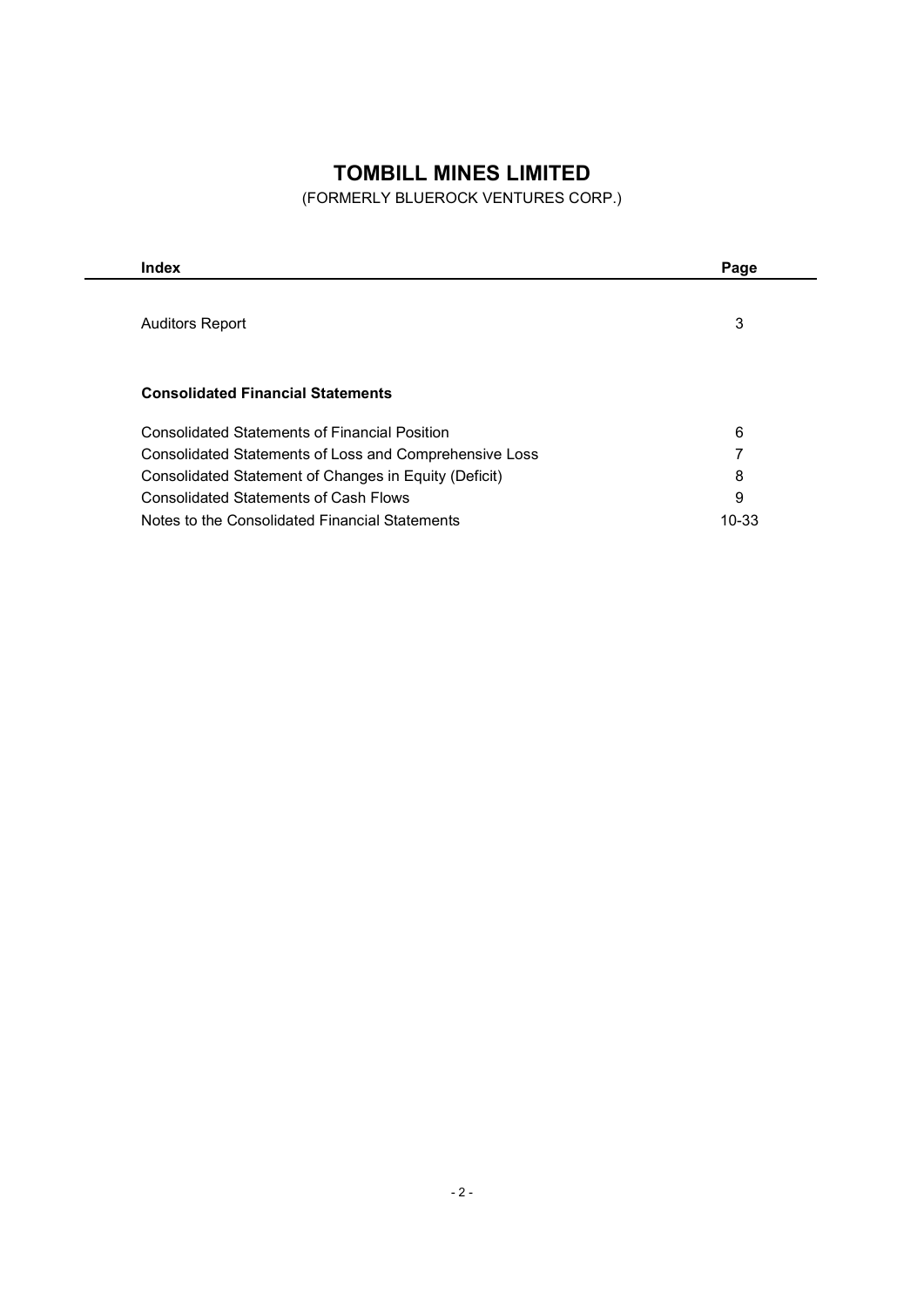# McGovern **Hurley**

Audit. Tax. Advisory.

### **Independent Auditor's Report**

To the Shareholders of Tombill Mines Ltd

### **Opinion**

We have audited the consolidated financial statements of Tombill Mines Ltd and its subsidiaries (the "Company"), which comprise the consolidated statement of financial position as at October 31, 2021, and the consolidated statement of loss and comprehensive loss, consolidated statement of changes in equity (deficit) and consolidated statement of cash flows for the year then ended, and notes to the consolidated financial statements, including a summary of significant accounting policies.

In our opinion, the accompanying consolidated financial statements present fairly, in all material respects, the consolidated financial position of the Company as at October 31, 2021 and its consolidated financial performance and its consolidated cash flows for the year then ended in accordance with International Financial Reporting Standards ("IFRS")

#### **Basis for opinion**

We conducted our audit in accordance with Canadian generally accepted auditing standards. Our responsibilities under those standards are further described in the Auditor's responsibilities for the audit of the consolidated financial statements section of our report. We are independent of the Company in accordance with the ethical requirements that are relevant to our audit of the consolidated financial statements in Canada. We have fulfilled our other ethical responsibilities in accordance with these requirements. We believe that the audit evidence we have obtained is sufficient and appropriate to provide a basis for our opinion.

### **Other matter**

The consolidated financial statements of the Company for the year ended October 31, 2020, were audited by another auditor who expressed an unmodified opinion on those statements on February 26, 2021.

We have audited the restatement to the consolidated financial statements as at October 31, 2020, as described in note 6 to the consolidated financial statements. In our opinion, such restatement is appropriate and has been properly applied. We were not engaged to audit, review or apply any procedures to the 2020 consolidated financial statements (restated) of the Company other than with respect to the restatement described above and accordingly, we do not express an opinion or any other form of assurance on the 2020 consolidated financial statements (restated) taken as a whole.

### **Material uncertainty related to going concern**

We draw attention to Note 1 in the consolidated financial statements, which indicates that the Company incurred a net loss during the year ended October 31, 2021 and, as of that date, the Company had an accumulated deficit. As stated in Note 1, these events or conditions, along with other matters as set forth in Note 1, indicate that material uncertainties exist that cast significant doubt on the Company's ability to continue as a going concern. Our opinion is not modified in respect of this matter.

251 Consumers Road, Suite 800 Toronto, Ontario M2J 4R3 mcgovernhurley.com t. 416-496-1234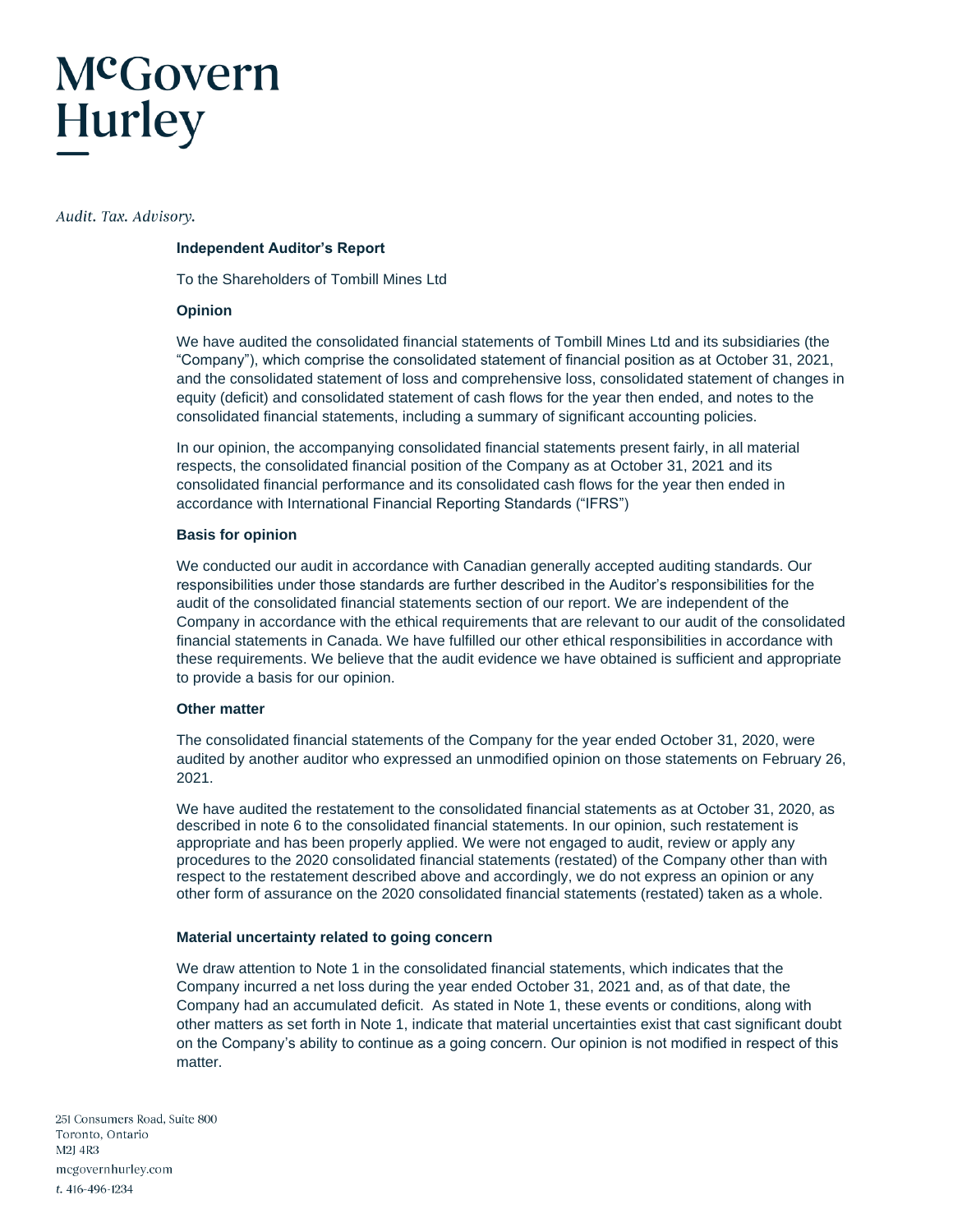# M<sup>c</sup>Govern Hurley

#### **Other information**

Management is responsible for the other information. The other information comprises Management's Discussion and Analysis and the information, other than the consolidated financial statements and our auditor's report thereon, included in the Annual Report.

Our opinion on the consolidated financial statements does not cover the other information and we do not express any form of assurance conclusion thereon.

In connection with our audit of the consolidated financial statements, our responsibility is to read the other information and, in doing so, consider whether the other information is materially inconsistent with the consolidated financial statements or our knowledge obtained in the audit or otherwise appears to be materially misstated.

We obtained Management's Discussion and Analysis prior to the date of this auditor's report. If, based on the work we have performed, we conclude that there is a material misstatement of this other information, we are required to report that fact. We have nothing to report in this regard.

#### **Responsibilities of management and those charged with governance for the consolidated financial statements**

Management is responsible for the preparation and fair presentation of the consolidated financial statements in accordance with IFRS, and for such internal control as management determines is necessary to enable the preparation of consolidated financial statements that are free from material misstatement, whether due to fraud or error.

In preparing the consolidated financial statements, management is responsible for assessing the Company's ability to continue as a going concern, disclosing, as applicable, matters related to going concern and using the going concern basis of accounting unless management either intends to liquidate the Company or cease operations, or has no realistic alternative but to do so.

Those charged with governance are responsible for overseeing the Company's financial reporting process.

#### **Auditor's responsibilities for the audit of the consolidated financial statements**

Our objectives are to obtain reasonable assurance about whether the consolidated financial statements as a whole are free from material misstatement, whether due to fraud or error, and to issue an auditor's report that includes our opinion. Reasonable assurance is a high level of assurance, but is not a guarantee that an audit conducted in accordance with Canadian generally accepted auditing standards will always detect a material misstatement when it exists. Misstatements can arise from fraud or error and are considered material if, individually or in aggregate, they could reasonably be expected to influence the economic decisions of users taken on the basis of these consolidated financial statements.

As part of an audit in accordance with Canadian generally accepted auditing standards, we exercise professional judgement and maintain professional skepticism throughout the audit. We also:

• Identify and assess the risks of material misstatement of the consolidated financial statements, whether due to fraud or error, design and perform audit procedures responsive to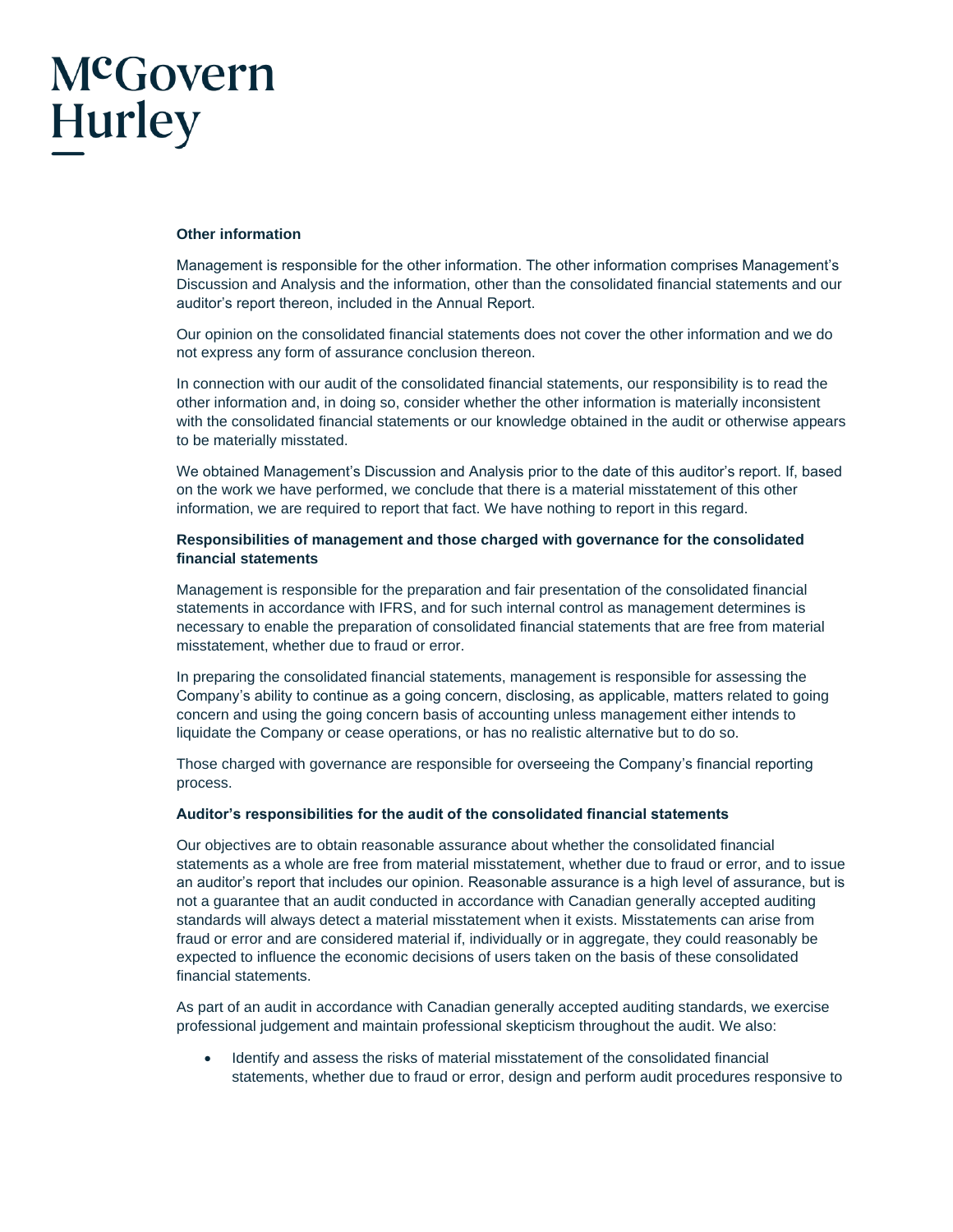# M<sup>c</sup>Govern Hurley

those risks, and obtain audit evidence that is sufficient and appropriate to provide a basis for our opinion. The risks of not detecting a material misstatement resulting from fraud is higher than for one resulting from error, as fraud may involve collusion, forgery, intentional omissions, misrepresentations, or the override of internal control.

- Obtain an understanding of internal control relevant to the audit in order to design audit procedures that are appropriate in the circumstances, but not for the purpose of expressing an opinion on the effectiveness of the Company's internal control.
- Evaluate the appropriateness of accounting policies used and the reasonableness of accounting estimates and related disclosures made by management.
- Conclude on the appropriateness of management's use of the going concern basis of accounting and, based on the audit evidence obtained, whether a material uncertainty exists related to events or conditions that may cast significant doubt on the Company's ability to continue as a going concern. If we conclude that a material uncertainty exists, we are required to draw attention in our auditor's report to the related disclosures in the consolidated financial statements or, if such disclosures are inadequate, to modify our opinion. Our conclusions are based on the audit evidence obtained up to the date of our auditor's report. However, future events or conditions may cause the Company to cease to continue as a going concern.
- Evaluate the overall presentation, structure and content of the consolidated financial statements, including the disclosures, and whether the consolidated financial statements represent the underlying transactions and events in a manner that achieves fair presentation.

We communicate with those charged with governance regarding, among other matters, the planned scope and timing of the audit and significant audit findings, including any significant deficiencies in internal control that we identify during our audit.

We also provide those charged with governance with a statement that we have complied with relevant ethical requirements regarding independence, and to communicate with them all relationships and other matters that may reasonably be thought to bear on our independence, and where applicable, related safeguards.

The engagement partner of the audit resulting in this independent auditor's report is Chris Milios.

**McGovern Hurley LLP**

MeGavern Hirley UP

**Chartered Professional Accountants Licensed Public Accountants**

Toronto, Ontario February 17, 2022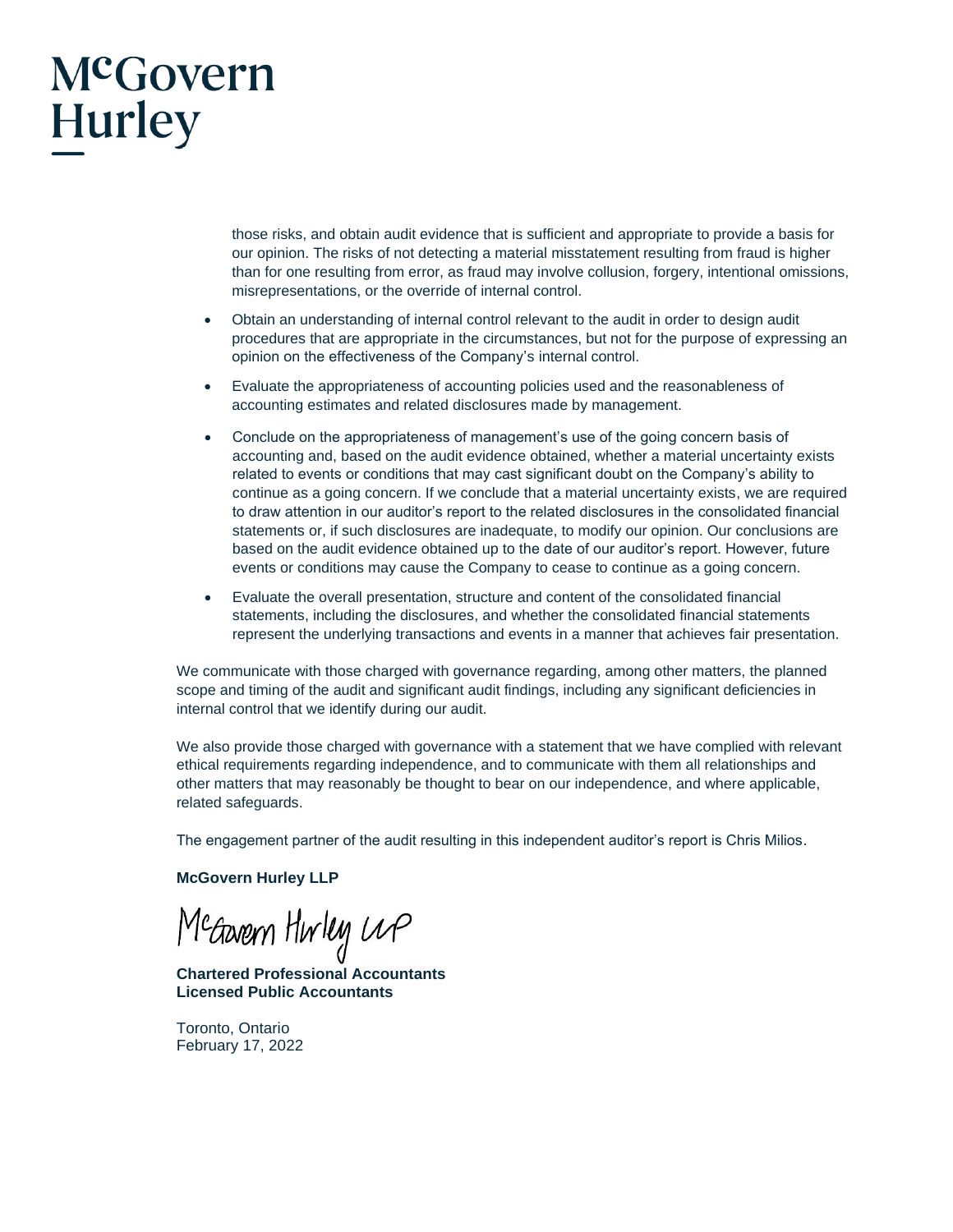(FORMERLY BLUEROCK VENTURES CORP.)

Consolidated Statements of Financial Position (Expressed in Canadian Dollars)

|                                                                                         | <b>Note</b> | October 31, 2021 | October 31, 2020        |
|-----------------------------------------------------------------------------------------|-------------|------------------|-------------------------|
| <b>Assets</b>                                                                           |             |                  | (Restated – see Note 6) |
| Current assets:                                                                         |             |                  |                         |
| Cash and cash equivalents                                                               | 5           | \$<br>2,280,688  | \$<br>47,670            |
| <b>Receivables</b>                                                                      | 7           | 659,938          | 10,675                  |
| Prepaid expenses                                                                        |             | 104,368          |                         |
|                                                                                         |             | 3,044,994        | 58,345                  |
| Other assets:                                                                           |             |                  |                         |
| Equipment                                                                               | 10          | 56,057           |                         |
|                                                                                         |             | \$<br>3,101,051  | \$<br>58,345            |
| <b>Liabilities and Shareholders' Equity</b><br>(Deficit)<br><b>Current liabilities:</b> |             |                  |                         |
| Trade payables and accrued liabilities                                                  | 8           | \$<br>1,481,589  | \$<br>196,780           |
| Due to related parties                                                                  | 14          |                  | 140,001                 |
|                                                                                         |             | 1,481,589        | 336,781                 |
| Shareholders' Equity (Deficit):                                                         |             |                  |                         |
| Share capital                                                                           | 12          | 11,638,084       | $\overline{2}$          |
| Reserve                                                                                 | 12(f)       | 787,550          |                         |
| <b>Deficit</b>                                                                          |             | (10, 806, 172)   | (278, 438)              |
|                                                                                         |             | 1,619,462        | (278, 436)              |
|                                                                                         |             | \$<br>3,101,051  | \$<br>58,345            |

Nature and continuance of operations (Note 1) Reverse takeover (Note 4) Subsequent event (Note 17)

The accompanying notes form an integral part of these consolidated financial statements.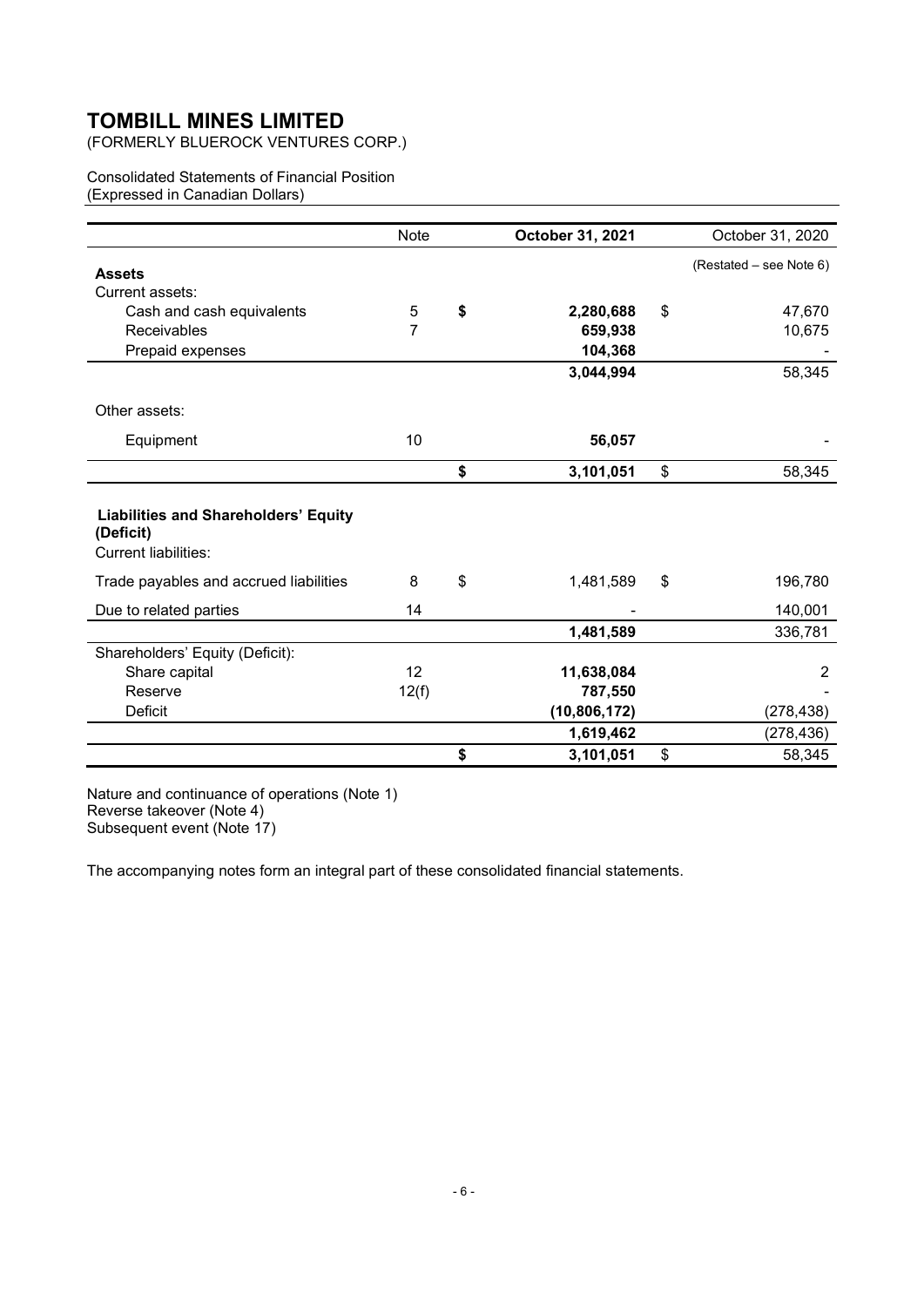# Tombill Mine Limited (FORMERLY BLUEROCK VENTURES CORP.)

Consolidated Statements of Loss and Comprehensive loss (Expressed in Canadian Dollars)

|                                          |             |                      | Year ended October 31, |
|------------------------------------------|-------------|----------------------|------------------------|
|                                          | <b>Note</b> | 2021                 | 2020                   |
| <b>Expenses:</b>                         |             |                      |                        |
| Exploration                              |             | \$<br>4,848,979      | \$                     |
| Administrative fees                      |             | 92,322               |                        |
| Consulting                               | 14          | 691,985              |                        |
| Depreciation                             |             | 6,064                |                        |
| Marketing                                |             | 310,408              |                        |
| Office and miscellaneous                 |             | 107,624              | 3,831                  |
| Professional fees                        |             | 281,728              | 201,316                |
| Property tax                             |             | 74,499               | 45,665                 |
| Regulatory and transfer agent fees       |             | 31,264               |                        |
| Rent                                     |             | 100,590              | 2,693                  |
| Insurance                                |             | 27,307               |                        |
| Share-based compensation                 | 12(d)       | 541,557              |                        |
| Share-based payments                     | 12(b), 14   | 3,305,075            |                        |
|                                          |             | (10, 419, 402)       | (253, 505)             |
|                                          |             |                      |                        |
| <b>LOSS BEFORE OTHER ITEMS</b>           |             | (10, 419, 402)       | (253, 505)             |
| Other Items:                             |             |                      |                        |
| Interest income                          |             | 8,744                |                        |
| Other income                             | 11          | 750,000              |                        |
| Listing expense                          | 4           | (1,636,704)          |                        |
|                                          |             | (877,960)            |                        |
|                                          |             |                      |                        |
| <b>LOSS BEFORE INCOME TAXES</b>          |             | (11, 297, 362)       | (253, 505)             |
| Deferred income tax recovery             | 9           | 769,628              |                        |
| <b>NET LOSS AND COMPREHENSIVE LOSS</b>   |             |                      |                        |
| <b>FOR THE YEAR</b>                      |             | \$<br>(10, 527, 734) | \$<br>(253, 505)       |
| Loss per common share                    |             |                      |                        |
| - basic and diluted                      |             | \$<br>(0.074)        | \$<br>(0.004)          |
| Weighted average number of common shares |             |                      |                        |
| outstanding                              |             |                      |                        |
| - basic and diluted                      |             | 142,767,289          | 71,186,169             |

The accompanying notes form an integral part of these consolidated financial statements.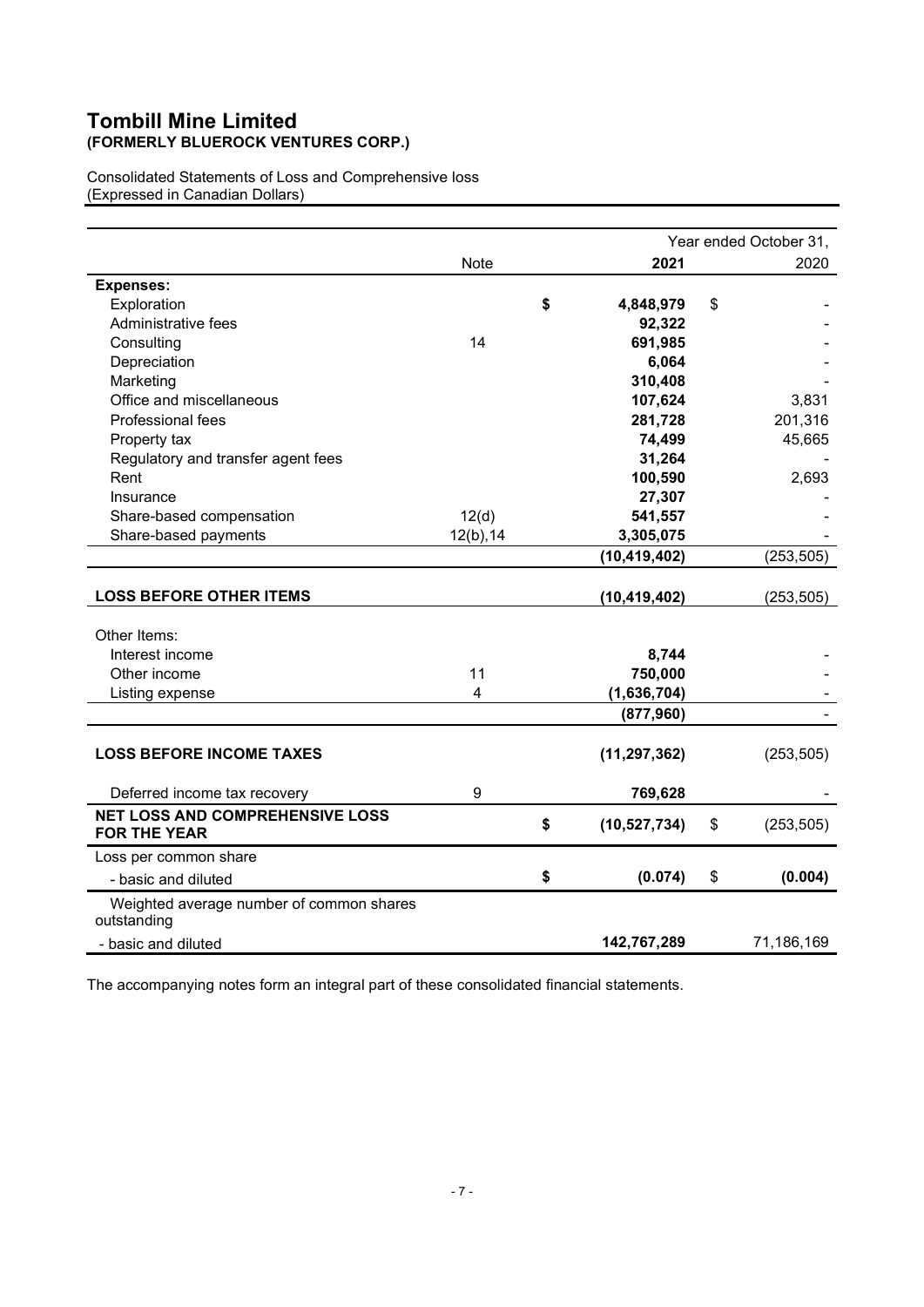# Tombill Mine Limited (FORMERLY BLUEROCK VENTURES CORP.)

Consolidated Statements of Changes in Equity (Deficit) (Expressed in Canadian Dollars)

|                                 |             |               | <b>Share capital</b> |            |  |         |                |    |                                     |
|---------------------------------|-------------|---------------|----------------------|------------|--|---------|----------------|----|-------------------------------------|
|                                 | <b>Note</b> | <b>Shares</b> |                      | Amount     |  | Reserve | Deficit        |    | <b>Total Equity</b><br>(Deficiency) |
| Balance, October 31, 2019       | 6           | 71,186,169    |                      | 2          |  |         | (24, 933)      |    | (24, 931)                           |
| Net loss for the year           |             |               |                      |            |  |         | (253,505)      |    | (253, 505)                          |
| Balance, October 31, 2020       |             | 71,186,169    |                      | 2          |  |         | (278, 438)     |    | (278, 436)                          |
| Shares issued for services      | 12(b)       | 22,033,831    |                      | 3,305,075  |  |         |                |    | 3,305,075                           |
| Shares issued on RTO            |             | 10,113,333    |                      | 1,517,000  |  |         |                |    | 1,517,000                           |
| <b>Private Placement shares</b> | 12(b)(e)    | 50,429,586    |                      | 8,500,000  |  |         |                |    | 8,500,000                           |
| Flow-through premium liability  | 9/12(b)     |               |                      | (769, 628) |  |         |                |    | (769, 628)                          |
| Share issuance costs:           | 12(b)       |               |                      |            |  |         |                |    |                                     |
| cash                            |             |               |                      | (668, 372) |  |         |                |    | (668, 372)                          |
| broker warrants                 |             |               |                      | (245, 993) |  | 245,993 |                |    |                                     |
| Share-based compensation        | 12(d)       |               |                      |            |  | 541,557 |                |    | 541,557                             |
| Net loss for the year           |             |               |                      |            |  |         | (10, 527, 734) |    | (10, 527, 734)                      |
| Balance, October 31, 2021       |             | 153,762,919   |                      | 11,638,084 |  | 787,550 | (10, 806, 172) | S. | 1,619,462                           |

The accompanying notes form an integral part of these consolidated financial statements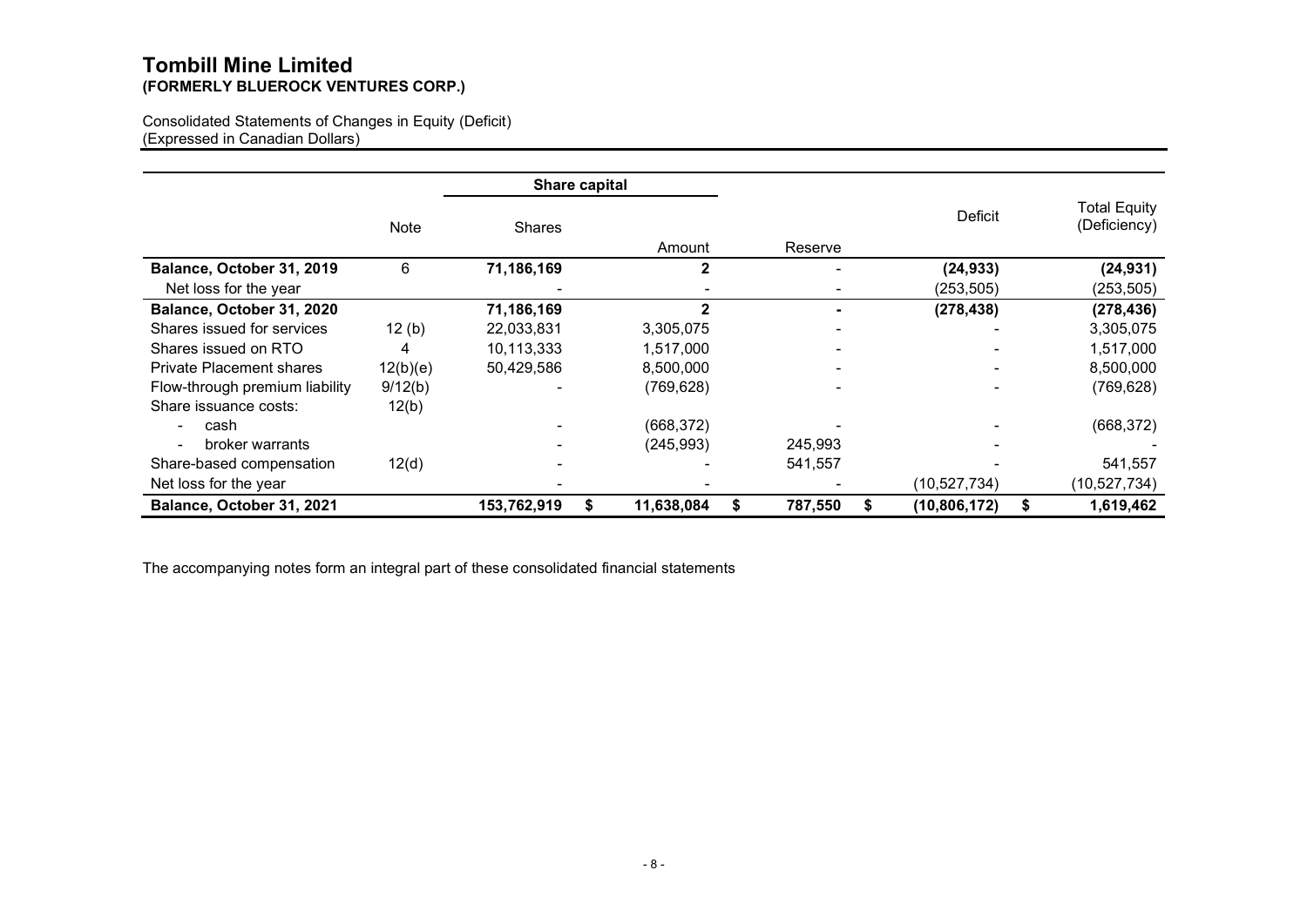# Tombill Mines Limited (FORMERLY BLUEROCK VENTURES CORP.)

Consolidated Statements of Cash Flows (Expressed in Canadian Dollars)

|                                             |       |                | Year ended October 31, |            |  |
|---------------------------------------------|-------|----------------|------------------------|------------|--|
|                                             | Note  | 2021           |                        | 2020       |  |
| <b>CASH FLOWS FROM OPERATING ACTIVITIES</b> |       |                |                        |            |  |
| Net and comprehensive loss for the year     | \$    | (10, 527, 734) | \$                     | (253, 505) |  |
| Items not affecting cash:                   |       |                |                        |            |  |
| Depreciation                                |       | 6,064          |                        |            |  |
| <b>Accrued interest</b>                     | 7     | (7,880)        |                        |            |  |
| Share-based compensation                    | 12(d) | 541,557        |                        |            |  |
| Share-based payments issued for services    | 12(b) | 3,305,075      |                        |            |  |
| Listing expense                             | 4     | 1,529,904      |                        |            |  |
| Deferred income tax recovery                | 9     | (769, 628)     |                        |            |  |
|                                             |       | (5,922,642)    |                        | (253, 505) |  |
| Changes in non-cash working capital items:  |       |                |                        |            |  |
| Receivables                                 |       | (641, 353)     |                        | (9,677)    |  |
| Prepaid expenses                            |       | (104, 323)     |                        | 4,648      |  |
| Trade payables and accrued liabilities      |       | 1,190,741      |                        | 180,926    |  |
| Due to related parties                      | 14    | (140, 001)     |                        | 80,001     |  |
| Cash used in operating activities           |       | (5,617,578)    |                        | 2,393      |  |
| <b>CASH FLOWS FROM INVESTING ACTIVITIES</b> |       |                |                        |            |  |
| Purchase of equipment                       |       | (62, 121)      |                        |            |  |
| Cash acquired from RTO Transaction          |       | 81,090         |                        |            |  |
| Cash used in investing activities           |       | (18, 969)      |                        |            |  |
| <b>CASH FLOWS FROM FINANCING ACTIVITIES</b> |       |                |                        |            |  |
| Private placements                          |       | 8,500,000      |                        |            |  |
| Share issuance costs - cash                 |       | (668, 372)     |                        |            |  |
| Cash provided by financing activities       |       | 7,831,628      |                        |            |  |
| Change and cash equivalents:                |       | 2,233,018      |                        | 2,393      |  |
| at the beginning of the year                |       | 47,670         |                        | 45,277     |  |
| Cash and cash equivalents, end of year      | \$    | 2,280,688      | \$                     | 47,670     |  |

The accompanying notes form an integral part of these consolidated financial statements.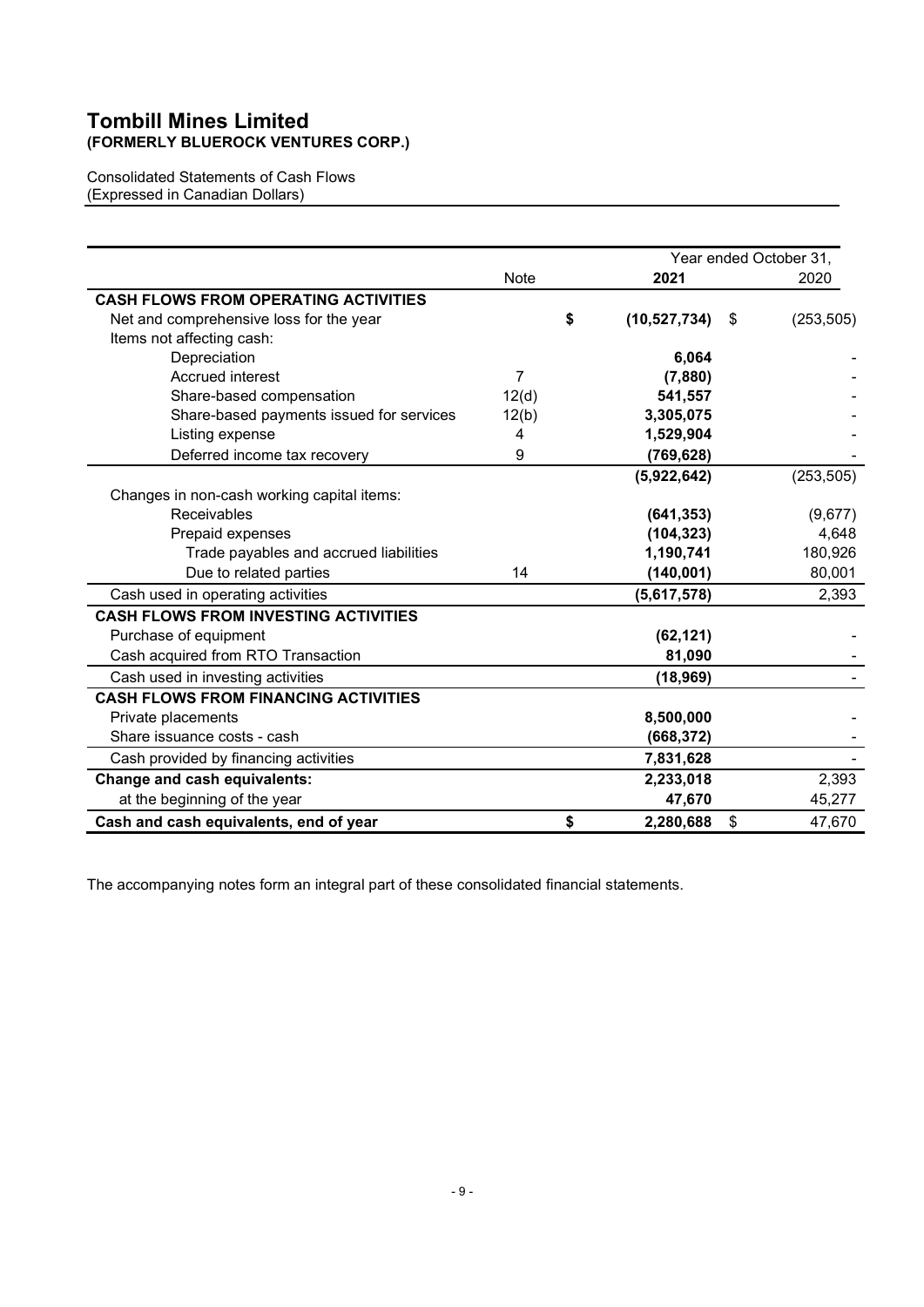(FORMERLY BLUEROCK VENTURES CORP.)

Notes to the Consolidated Financial Statements For the year ended October 31, 2021 and 2020 (Expressed in Canadian Dollars)

# 1. Nature and continuance of operations

Tombill Mines Limited ("Tombill" or the "Company") was incorporated under the Canada Business Corporations Act on October 19, 2018 the Company was continued into British Columbia..

On September 9, 2021 the Company was authorized to continue under the laws of the Province of Ontario. The head office and registered office of the Company is 1 Dundas St W, Suite 2500, Toronto, ON, M5G 1Z3.

On December 9, 2020, the Company completed a reverse takeover ("RTO") transaction (the "Transaction") with Bluerock Ventures Corp. (see Note 4).

Tombill Mines' primary business is mineral exploration, primarily gold.

The business of mining and exploring for minerals involves a high degree of risk and there can be no assurance that current exploration programs will result in profitable mining operations. The Company's continued existence is dependent upon the preservation of its interest in the underlying properties, the discovery of economically recoverable reserves, the achievement of profitable operations, or the ability of the Company to raise alternative financing, if necessary, or alternatively upon the Company's ability to dispose of its interests on an advantageous basis.

Although the Company has taken steps to verify title to the properties on which it is conducting exploration and in which it has an interest, in accordance with industry standards for the current stage of exploration of such properties; these procedures do not guarantee the Company's title. Property title may be subject to unregistered prior agreements, social licensing requirements and non-compliance with regulatory requirements. The Company's assets may also be subject to increases in taxes and royalties, renegotiation of contracts, and political uncertainty.

These consolidated financial statements have been prepared on the assumption that the Company will continue as a going concern, meaning it will continue in operation for the foreseeable future and will be able to realize assets and discharge liabilities in the ordinary course of operations. At October 31, 2021, the Company had not yet achieved profitable operations, had accumulated losses of \$10,806,172 (2020 - \$278,438) since its inception and expects to incur further losses in the development of its business, all of which casts significant doubt about the Company's ability to continue as a going concern. Different bases of measurement may be appropriate if the Company is not expected to continue operations for the foreseeable future. The Company's continuation as a going concern is dependent upon its ability to attain profitable operations and generate funds therefrom and/or raise equity capital or borrowings sufficient to meet current and future obligations. Management intends to finance operating costs over the next twelve months with loans from directors and companies controlled by directors. However, there is no guarantee that such financing will be available to the Company on acceptable terms or at all.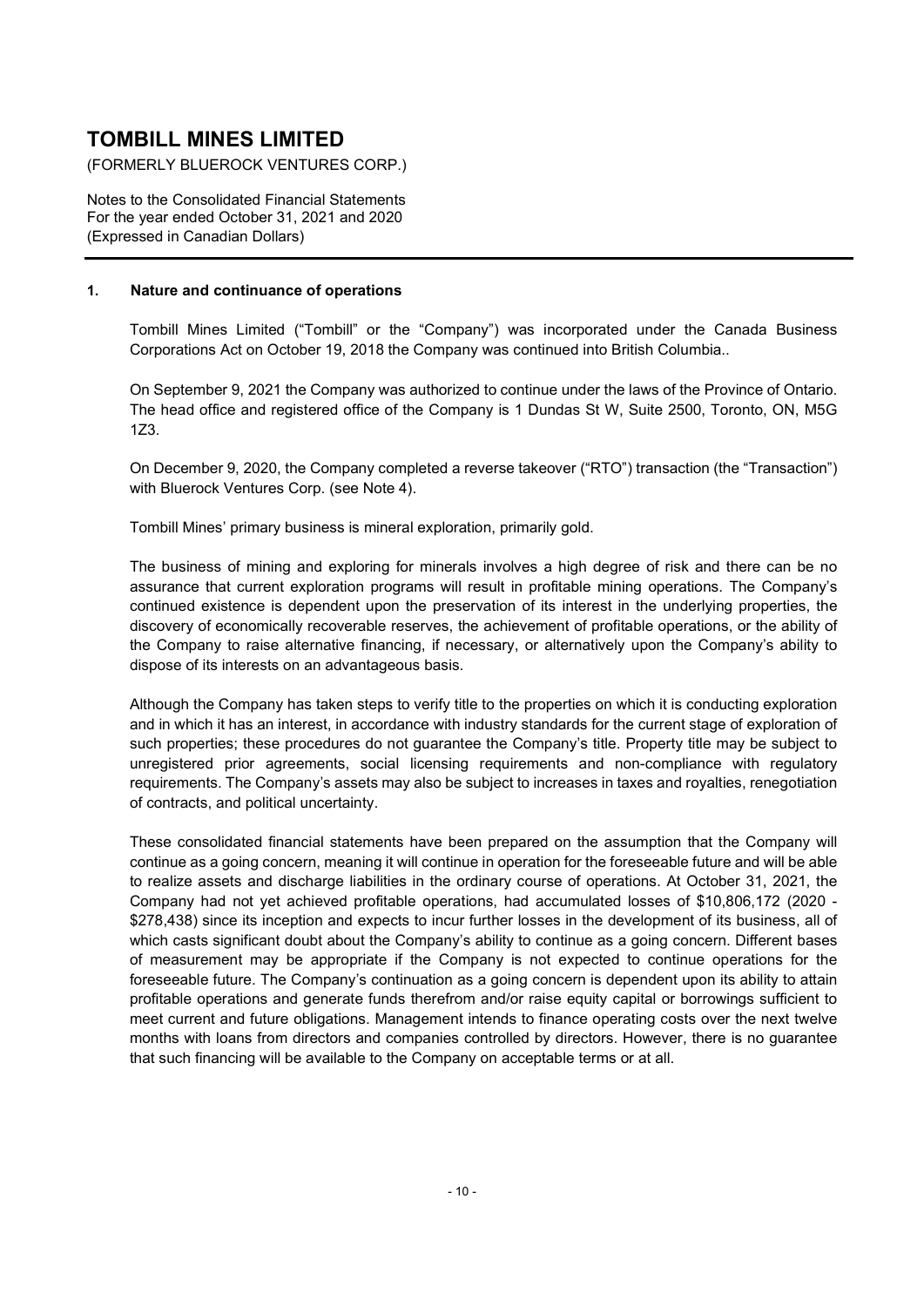(FORMERLY BLUEROCK VENTURES CORP.)

Notes to the Consolidated Financial Statements For the year ended October 31, 2021 and 2020 (Expressed in Canadian Dollars)

# 1. Nature and continuance of operations (cont'd)

The outbreak of the novel strain of coronavirus, specifically identified as "COVID-19", has resulted in a widespread health crisis that has affected economies and financial markets around the world resulting in an economic downturn. This outbreak may also cause resource shortages, increased difficulty in raising capital, increased government regulations or interventions, all of which may negatively impact the business, financial condition or results of operations of the Company. The duration and impact of the COVID-19 outbreak is unknown at this time and it is not possible to reliably estimate the length and severity of these developments.

# 2. Statement of compliance and significant accounting policies

# Statement of compliance with IFRS

These consolidated financial statements have been prepared in accordance with International Financial Reporting Standards ("IFRS") as issued by the International Accounting Standards Board ("IASB") and the International Financial Interpretations Committee ("IFRIC").

These consolidated financial statements were authorized for issue on February 17, 2022 by the directors of the Company.

# Basis of presentation

These consolidated financial statements of the Company have been prepared on an accrual basis except for certain cash flow information, and are based on historical costs. The consolidated financial statements are presented in Canadian dollars, which is also the functional currency of the Company and its subsidiary unless otherwise noted.

These consolidated financial statements include the financial statements of the Company and its wholly owned subsidiary, Tombill Exploration Inc. All intercompany balances and transaction were eliminated upon consolidation. Subsidiaries are all entities over which the Company has control. The Company controls an entity when it is exposed to, or has rights to, variable returns from its involvement with the entity and has the ability to affect those returns from its involvement with the entity. Subsidiaries are fully consolidated from the date on which control is obtained. They are deconsolidated from the date that control ceases.

# Functional and Presentation Currency

The functional currency of the Company and its' subsidiary is the Canadian dollar as this is the principal currency of the economic environment in which it operates. Judgment is required to determine the functional currency of the Company. These judgments are continuously evaluated and are based on management's experience and knowledge of the relevant facts and circumstances.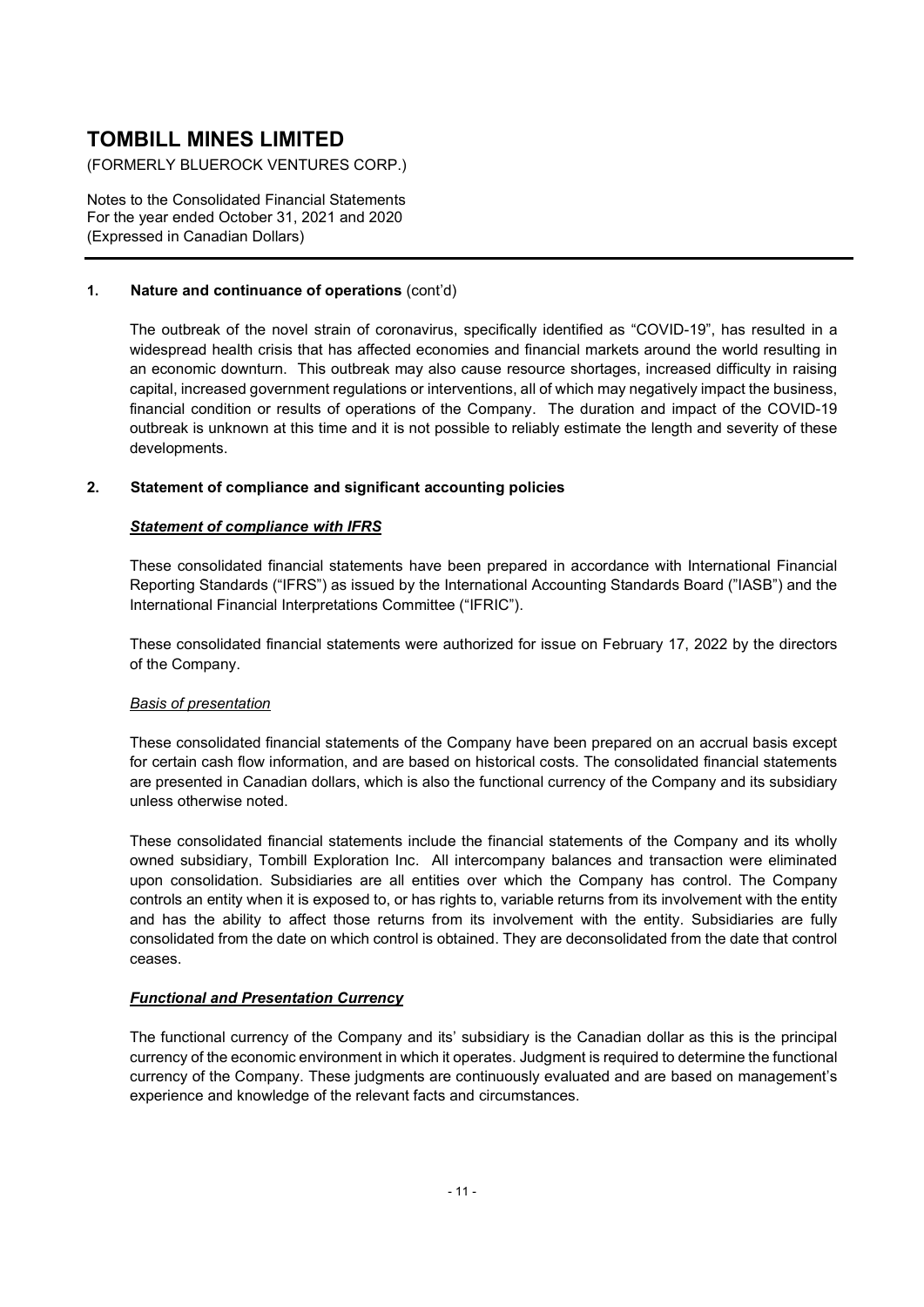(FORMERLY BLUEROCK VENTURES CORP.)

Notes to the Consolidated Financial Statements For the year ended October 31, 2021 and 2020 (Expressed in Canadian Dollars)

# 2. Statement of compliance and significant accounting policies (cont'd)

### Significant accounting judgments, estimates and assumptions

The preparation of the Company's consolidated financial statements in conformity with IFRS requires management to make estimates and assumptions concerning the future. Estimates and assumptions are continuously evaluated and are based on management's experience and other factors, including expectations of future events that are believed to be reasonable under the circumstances. However, actual outcomes can differ from these estimates. Critical judgments exercised in applying accounting policies that have the most significant effect on the amounts recognized in the consolidated financial statements are as follows:

i) Going concern (See Note 1.)

### ii) Income taxes and recoverability of potential deferred tax assets

In assessing the probability of realizing income tax assets recognized, management makes estimates related to expectations of future taxable income, applicable tax planning opportunities, expected timing of reversals of existing temporary differences and the likelihood that tax positions taken will be sustained upon examination by applicable tax authorities. In making its assessments, management gives additional weight to positive and negative evidence that can be objectively verified. Estimates of future taxable income are based on forecasted cash flows from operations and the application of existing tax laws in each jurisdiction. The Company considers whether relevant tax planning opportunities are within the Company's control, are feasible, and are within management's ability to implement. Examination by applicable tax authorities is supported based on individual facts and circumstances of the relevant tax position examined in light of all available evidence. Where applicable tax laws and regulations are either unclear or subject to ongoing varying interpretations, it is reasonably possible that changes in these estimates can occur that materially affect the amounts of income tax assets recognized. Also, future changes in tax laws could limit the Company from realizing the tax benefits from the deferred tax assets. The Company reassesses unrecognized income tax assets at each reporting period.

# iii) Existence of Decommissioning and Restoration Costs and the Timing of Expenditure

Decommissioning, restoration and similar liabilities are estimated based on the Company's interpretation of current regulatory requirements and constructive obligations and are measured at fair value. Fair value is determined based on the net present value of estimated future cash expenditures for the settlement of decommissioning, restoration or similar liabilities that may occur upon decommissioning of the mine. Such estimates are subject to change based on changes in laws and regulations and negotiations with regulatory authorities.

# iv) Share Based Payments

Management determines costs for share-based payments using market-based valuation techniques. The fair value of the market-based and performance-based share awards are determined at the date of grant using generally accepted valuation techniques. Assumptions are made and judgment used in applying valuation techniques. These assumptions and judgments include estimating the future volatility of the stock price, expected dividend yield, future employee turnover rates and future employee stock option exercise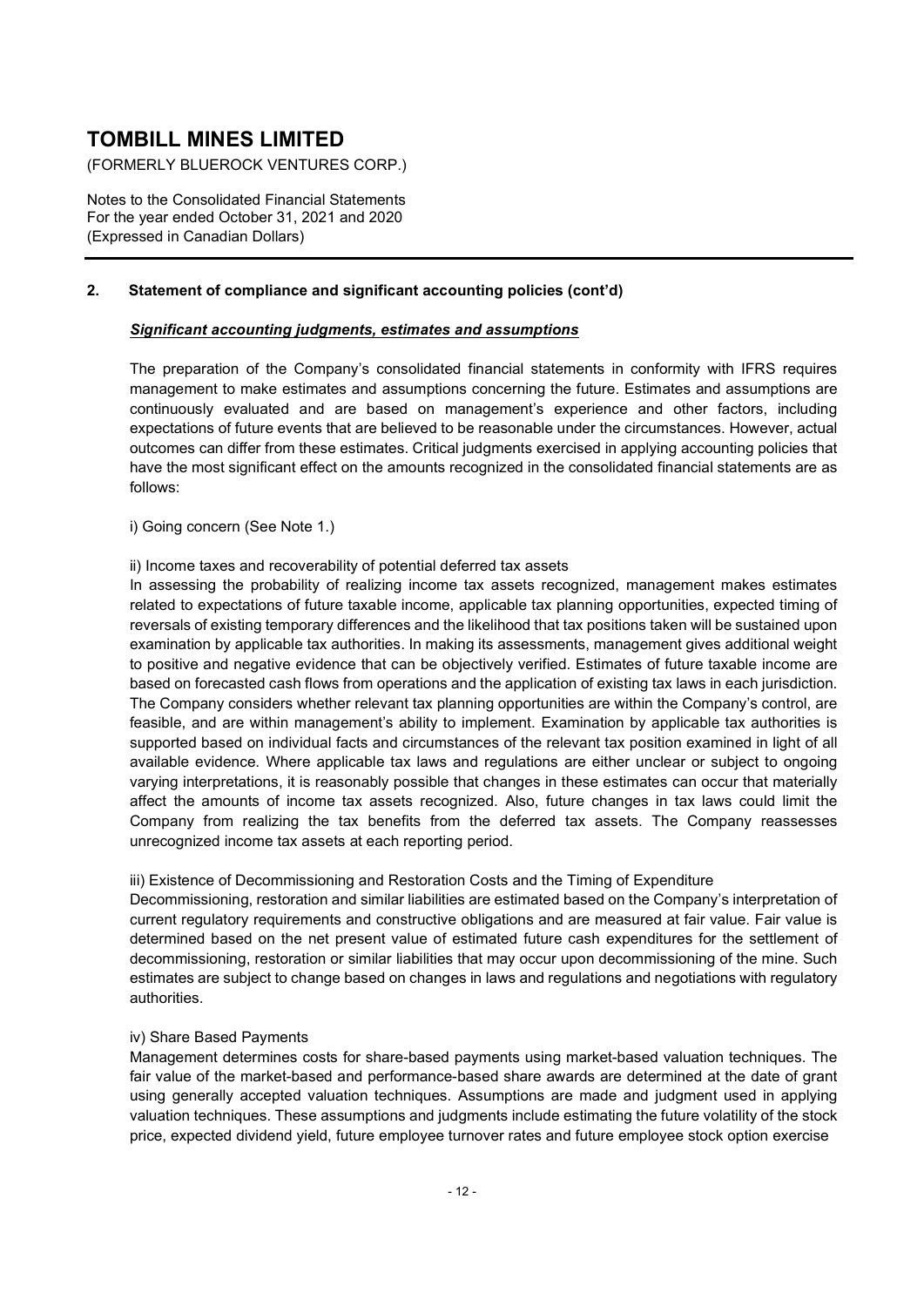(FORMERLY BLUEROCK VENTURES CORP.)

Notes to the Consolidated Financial Statements For the year ended October 31, 2021 and 2020 (Expressed in Canadian Dollars)

# 2. Statement of compliance and significant accounting policies (cont'd)

behaviors and corporate performance. Such judgments and assumptions are inherently uncertain. Changes in these assumptions affect the fair value estimates.

### v) Asset Acquisition / Business Combination

In accordance with IFRS 3 – Business Combination, a transaction is recorded as a business combination if the assets acquired, and liabilities assumed constitute a business. A business is defined as an integrated set of activities and assets that is capable of being conducted and managed for the purpose of providing goods or services to customers, generating investment income (such as dividends or interest) or generating other income from ordinary activities. Where there are no such integrated activities, the transaction is treated as an asset acquisition.

### Foreign currency translation

Foreign currency transactions are translated into functional currency using the exchange rates prevailing at the date of the transaction. Foreign currency monetary items are translated at the period-end exchange rate. Non-monetary items measured at historical cost continue to be carried at the exchange rate at the date of the transaction. Non-monetary items measured at fair value are reported at the exchange rate at the date when fair values were determined.

Exchange differences arising on the translation of monetary items or on settlement of monetary items are recognized in profit or loss in the statement of loss the period in which they arise, except where deferred in equity as a qualifying cash flow or net investment hedge.

Exchange differences arising on the translation of non-monetary items are recognized in other comprehensive income in the statement of comprehensive income to the extent that gains and losses arising on those non-monetary items are also recognized in other comprehensive income. Where the nonmonetary gain or loss is recognized in profit or loss, the exchange component is also recognized in profit or loss.

# Share-based payments

Share-based payments to employees are measured at the fair value of the instruments issued and amortized over the vesting periods. Share-based payments to non-employees are measured at the fair value of goods or services received or the fair value of the equity instruments issued, if it is determined the fair value of the goods or services cannot be reliably measured and are recorded at the date the goods or services are received. The corresponding amount is recorded to reserves. The fair value of options is determined using the Black–Scholes Option Pricing Model. The number of shares and options expected to vest is reviewed and adjusted at the end of each reporting period such that the amount recognized for services received as consideration for the equity instruments granted shall be based on the number of equity instruments that eventually vest. The grant date fair value of options that expire without being exercised is transferred to deficit.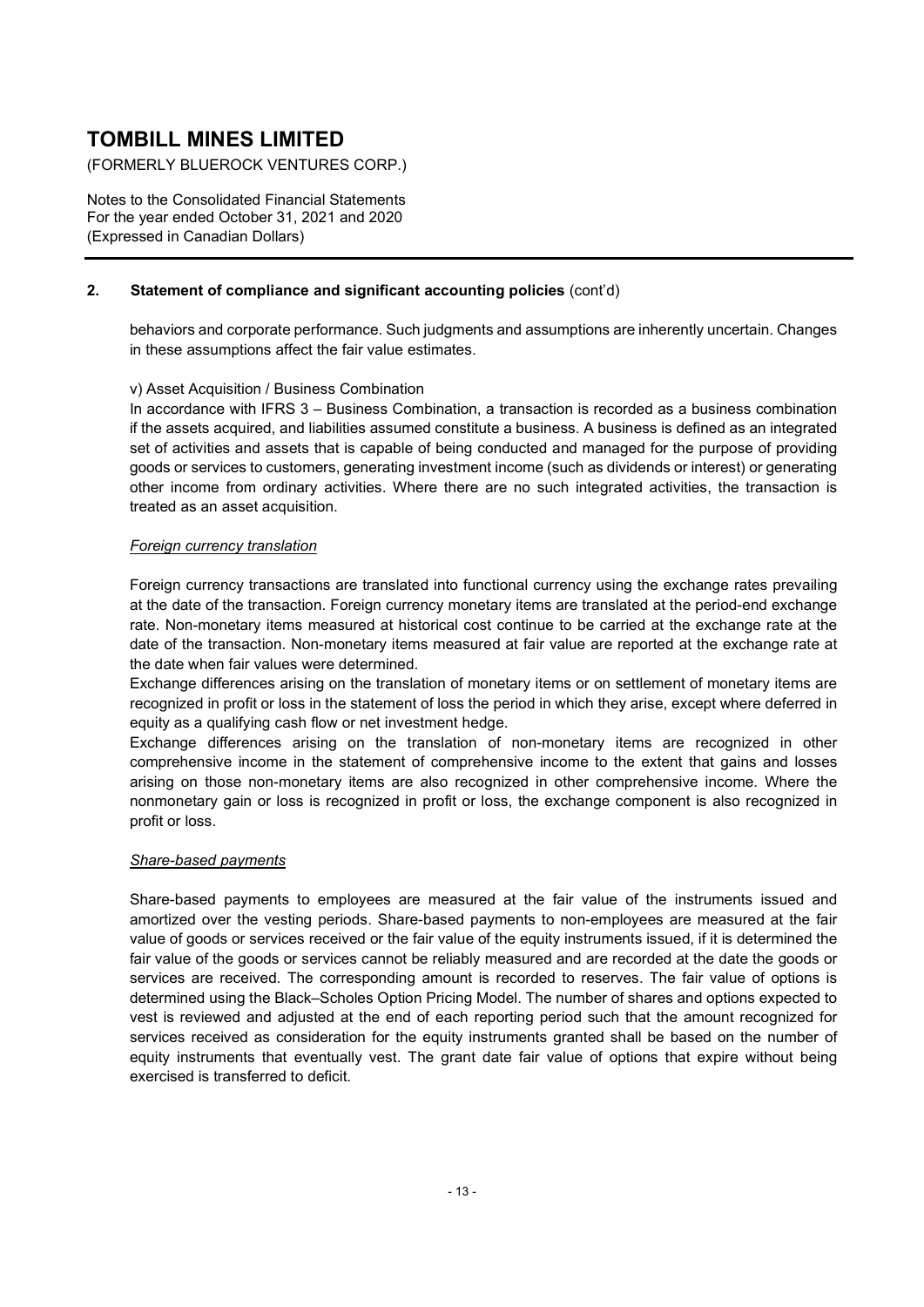(FORMERLY BLUEROCK VENTURES CORP.)

Notes to the Consolidated Financial Statements For the year ended October 31, 2021 and 2020 (Expressed in Canadian Dollars)

# 2. Statement of compliance and significant accounting policies (cont'd)

### Leases

At inception of the contract, the Company assesses whether a contract is, or contains, a lease by evaluating if the contract conveys the right to control the use of an identified asset. For contracts that contain a lease, the Company recognizes a right-of-use asset and a lease liability at the lease commencement date. The right-of-use asset is initially measured at cost, which comprises the initial amount of the lease liability adjusted by any initial direct costs, and costs to dismantle and remove the underlying asset less any lease incentives. The right-of-use asset is subsequently depreciated using the straight-line method from the commencement date to the earlier of the end of the useful life of the underlying asset or the end of the lease term. Right-of-use assets are tested for impairment in accordance with IAS 36 Impairment of Assets. The lease liability is initially measured at the present value of lease payments to be paid subsequent to the commencement date of the lease, discounted either at the interest rate implicit in the lease or the Company's incremental borrowing rate. The lease payments measured in the initial lease liability include payments for an optional renewal period, if any, if the Company is reasonably certain that it will exercise a renewal extension option. The liability is measured at amortized cost using the effective interest method and will be remeasured when there is a change in either the future lease payments or assessment of whether an extension or other option will be exercised. The lease liability is subsequently adjusted for lease payments and interest on the obligation. Interest expense on the lease obligation is included in the consolidated statement of loss.

The Company has elected not to recognize right-of-use assets and lease liabilities for leases with a lease term of less than 12 months and low value assets and recognizes the lease payments associated with these leases as an expense on a straight-line basis over the lease term.

# Cash and cash equivalents

Cash and cash equivalents in the statements of financial position comprise cash at banks and on hand, and short-term deposits with an original maturity of three months or less, which are readily convertible into a known amount of cash.

### Equipment

Equipment is recorded at cost less accumulated depreciation and impairment charges. Such cost consists of the purchase price, any costs directly attributable to bringing the equipment to the location and condition necessary for its intended use. Depreciation of equipment is calculated over the estimated useful lives. Computer equipment is amortized on straight line basis over 36 months.

### Exploration and evaluation expenses

Cost of exploration properties, including the cost of acquiring prospective properties and exploration rights, and exploration and evaluation costs are expensed until it has been established that a mineral property is commercially viable.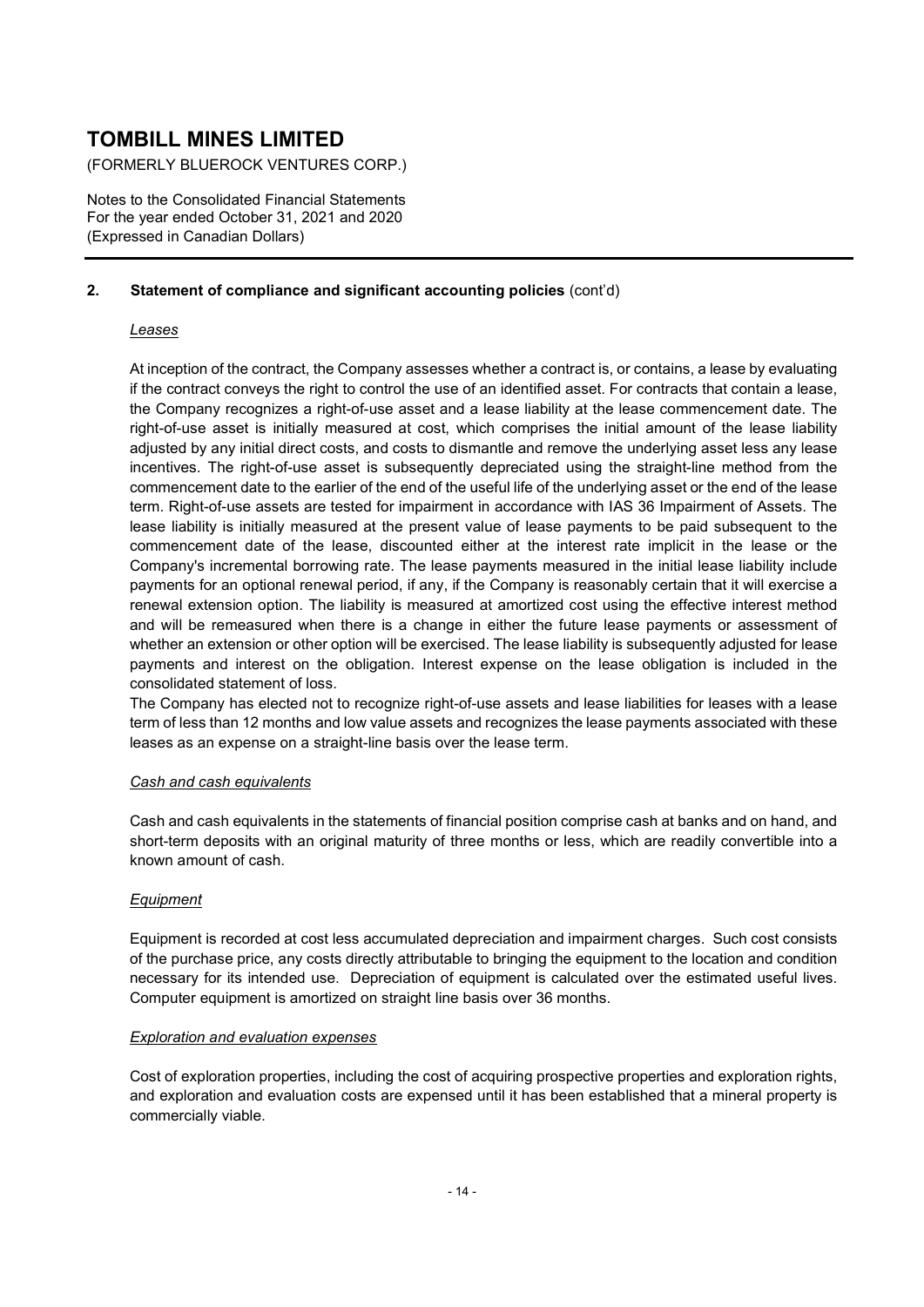(FORMERLY BLUEROCK VENTURES CORP.)

Notes to the Consolidated Financial Statements For the year ended October 31, 2021 and 2020 (Expressed in Canadian Dollars)

# 2. Statement of compliance and significant accounting policies (cont'd)

### Financial instruments

### Classification

The Company classifies its financial instruments in the following categories: at fair value through profit and loss ("FVTPL"), at fair value through other comprehensive loss ("FVTOCI") or at amortized cost. The Company determines the classification of financial assets at initial recognition. The classification of debt instruments is driven by the Company's business model for managing the financial assets and their contractual cash flow characteristics. Equity instruments that are held for trading are classified as FVTPL. For other equity instruments, on the day of acquisition the Company can make an irrevocable election (on an instrument-by-instrument basis) to designate them as at FVTOCI. Financial liabilities are measured at amortized cost, unless they are required to be measured at FVTPL (such as instruments held for trading or derivatives) or if the Company has opted to measure them at FVTPL.

### Measurement

### Financial assets and liabilities at amortized cost

Financial assets and liabilities at amortized cost are initially recognized at fair value plus or minus transaction costs, respectively, and subsequently carried at amortized cost less any impairment.

### Financial assets and liabilities at FVTPL

Financial assets and liabilities carried at FVTPL are initially recorded at fair value and transaction costs are expensed in the statements of loss and comprehensive loss. Realized and unrealized gains and losses arising from changes in the fair value of the financial assets and liabilities held at FVTPL are included in the statements of loss and comprehensive loss in the period in which they arise. Where management has opted to recognize a financial liability at FVTPL, any changes associated with the Company's own credit risk will be recognized in other comprehensive loss.

### Equity instruments designated as FVTOCI

On initial recognition, the Company may make an irrevocable election (on an instrument-by-instrument basis) to designate investments in equity instruments that would otherwise be measured at fair value through profit or loss to present subsequent changes in fair value in other comprehensive income. Designation at FVTOCI is not permitted if the equity investment is held for trading or if it is contingent

### Financial instruments (cont'd)

consideration recognized by an acquirer in a business combination. Investments in equity instruments at FVTOCI are initially measured at fair value plus transaction costs. Subsequently, they are measured at fair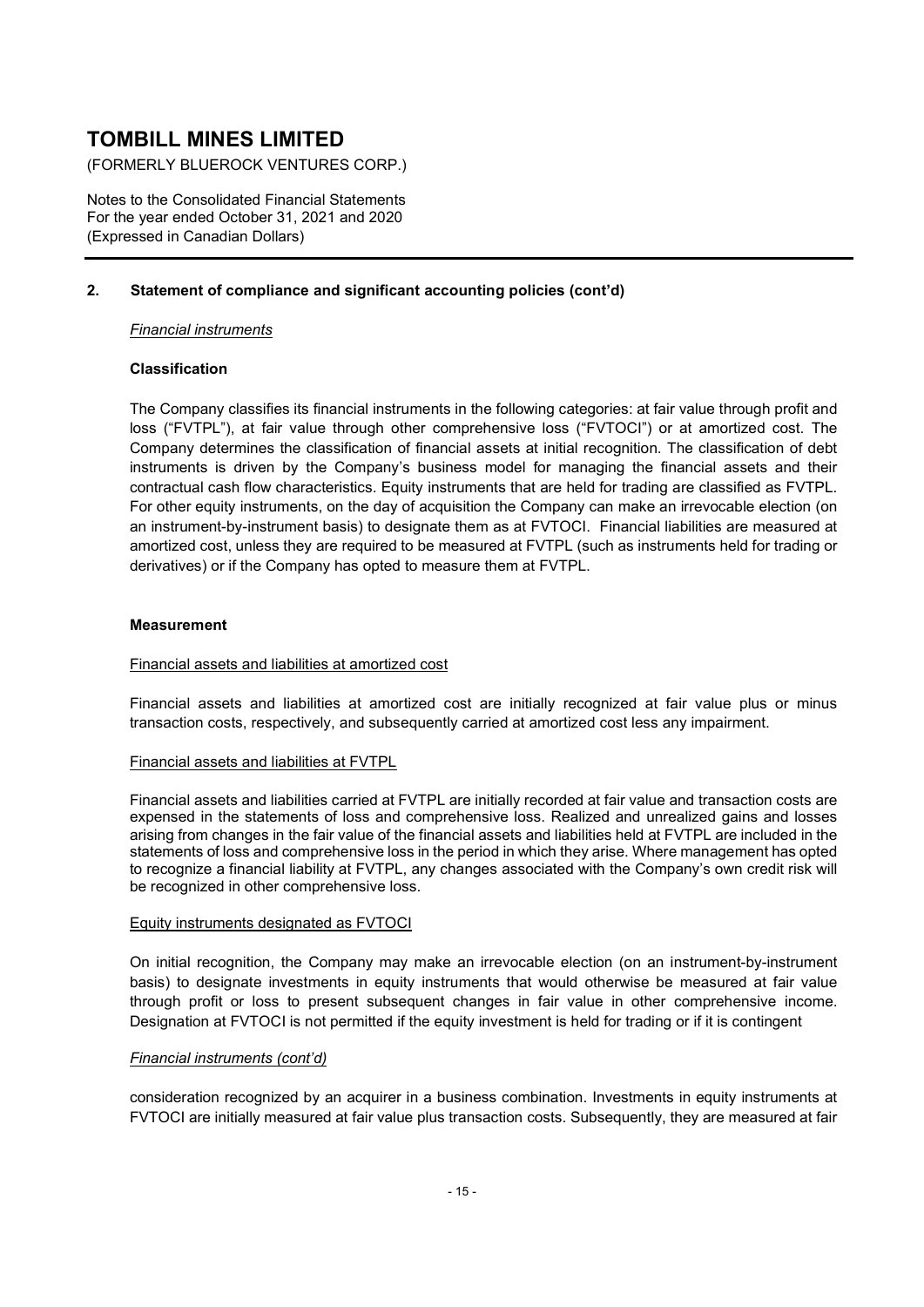(FORMERLY BLUEROCK VENTURES CORP.)

Notes to the Consolidated Financial Statements For the year ended October 31, 2021 and 2020 (Expressed in Canadian Dollars)

# 2. Statement of compliance and significant accounting policies (cont'd)

value with gains and losses arising from changes in fair value recognized in Other Comprehensive Income ("OCI"). The cumulative gain or loss is not reclassified to profit or loss on disposal of the equity instrument.

# Impairment of financial assets at amortized cost

The Company recognizes a loss allowance for expected credit losses on financial assets that are measured at amortized cost. At each reporting date, the Company measures the loss allowance for the financial asset at an amount equal to the lifetime expected credit losses if the credit risk on the financial asset has increased significantly since initial recognition. If at the reporting date, the financial asset has not increased significantly since initial recognition, the Company measures the loss allowance for the financial asset at an amount equal to the twelve month expected credit losses. The Company shall recognize in the statements of comprehensive loss, as an impairment gain or loss, the amount of expected credit losses (or reversal) that is required to adjust the loss allowance at the reporting date to the amount that is required to be recognized.

### Derecognition

### Financial assets

The Company derecognizes financial assets only when the contractual rights to cash flows from the financial assets expire, or when it transfers the financial assets and substantially all of the associated risks and rewards of ownership to another entity. Gains and losses on derecognition are generally recognized in the statements of loss.

### Financial liabilities

The Company derecognizes financial liabilities only when its obligations under the financial liabilities are discharged, cancelled or expired. Generally, the difference between the carrying amount of the financial liability derecognized and the consideration paid and payable, including any non-cash assets transferred or liabilities assumed, is recognized in the statements of loss.

# Provisions

The Company recognizes provisions when a legal or constructive obligation exists as a result of past events, when it is probable that there will be an outflow of economic benefits from the entity, and a reliable estimate of the amount of the obligation can be made. When a provision is expected to settle beyond the immediate term, the provision is measured at the present value of future cash flows, discounted at prevailing market interest rates. With the passage of time, additional expenses are recorded as the provision increases.

As at October 31, 2021 and 2020 the Company has no obligations that require provisions.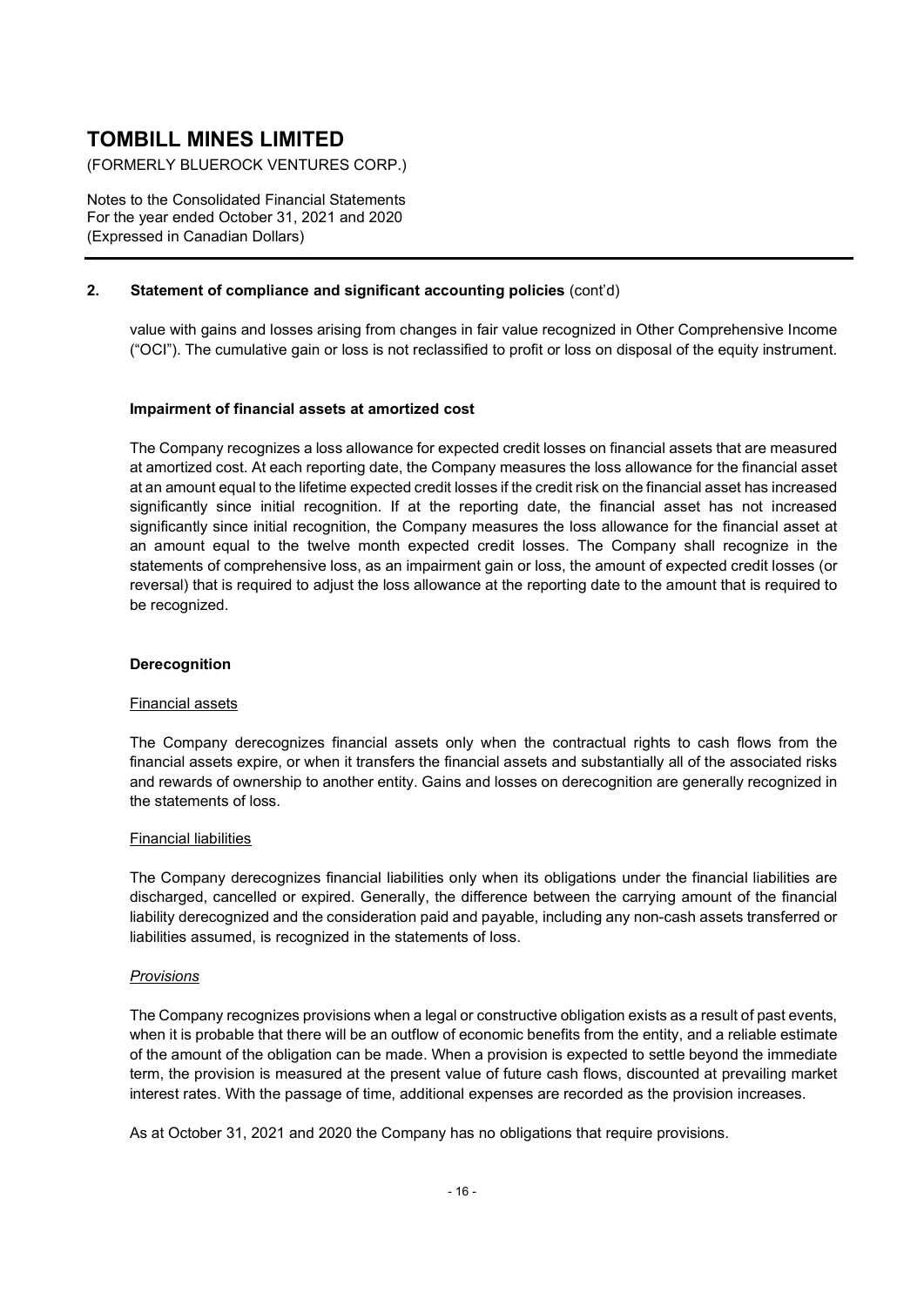(FORMERLY BLUEROCK VENTURES CORP.)

Notes to the Consolidated Financial Statements For the year ended October 31, 2021 and 2020 (Expressed in Canadian Dollars)

# 2. Statement of compliance and significant accounting policies (cont'd)

# Impairment of assets

The carrying amount of the Company's long-lived assets is reviewed at each reporting date to determine whether there is any indication of impairment. If such indication exists, the recoverable amount of the asset is estimated in order to determine the extent of the impairment loss. An impairment loss is recognized whenever the carrying amount of an asset or its cash generating unit exceeds its recoverable amount. Impairment losses are recognized in the statement of loss.

The recoverable amount is the greater of an asset's fair value, less cost to sell, and value in use. In assessing value in use, the estimated future cash flows are discounted to their present value using a pretax discount rate that reflects the current market assessments of the time value of money and the risks specific to the asset. For an asset that does not generate cash inflows, largely independent of those from other assets, the recoverable amount is determined for the cash-generating unit to which the asset belongs.

An impairment loss is only reversed if there is an indication that the impairment loss may no longer exist and there has been a change in the estimates used to determine the recoverable amount, however, not to an amount higher than the carrying amount that would have been determined had no impairment loss been recognized in previous years.

Assets that have an indefinite useful life are not subject to amortization and are tested annually for impairment.

# Flow-through shares

Canadian tax legislation permits a company to issue securities referred to as flow-through shares whereby the deduction for tax purposes relating to qualified resource expenditures is claimed by the investors rather than the Company. The Company accounts for flow-through shares whereby the premium, if any, paid for the flow-through share in excess of the market value of the shares without a flow-through feature at the time of issue is initially recorded to flow-through premium liability and then included in profit or loss, as a deferred income tax recovery, at the same time the qualifying expenditures are made.

# Income and Deferred Taxes

Income tax expense comprises current and deferred tax. Current tax is the expected tax payable or receivable on the taxable income or loss for the year using tax rates enacted or substantively enacted at the reporting date. As the Company is in a loss position there is no current tax payable.

Deferred income tax is recognized in respect of temporary differences between the carrying amounts of assets and liabilities for financial reporting purposes and the amounts used for taxation purposes. Deferred tax is measured at the tax rates that are expected to be applied to temporary differences when they reverse, based on the tax laws that have been enacted or substantively enacted by the reporting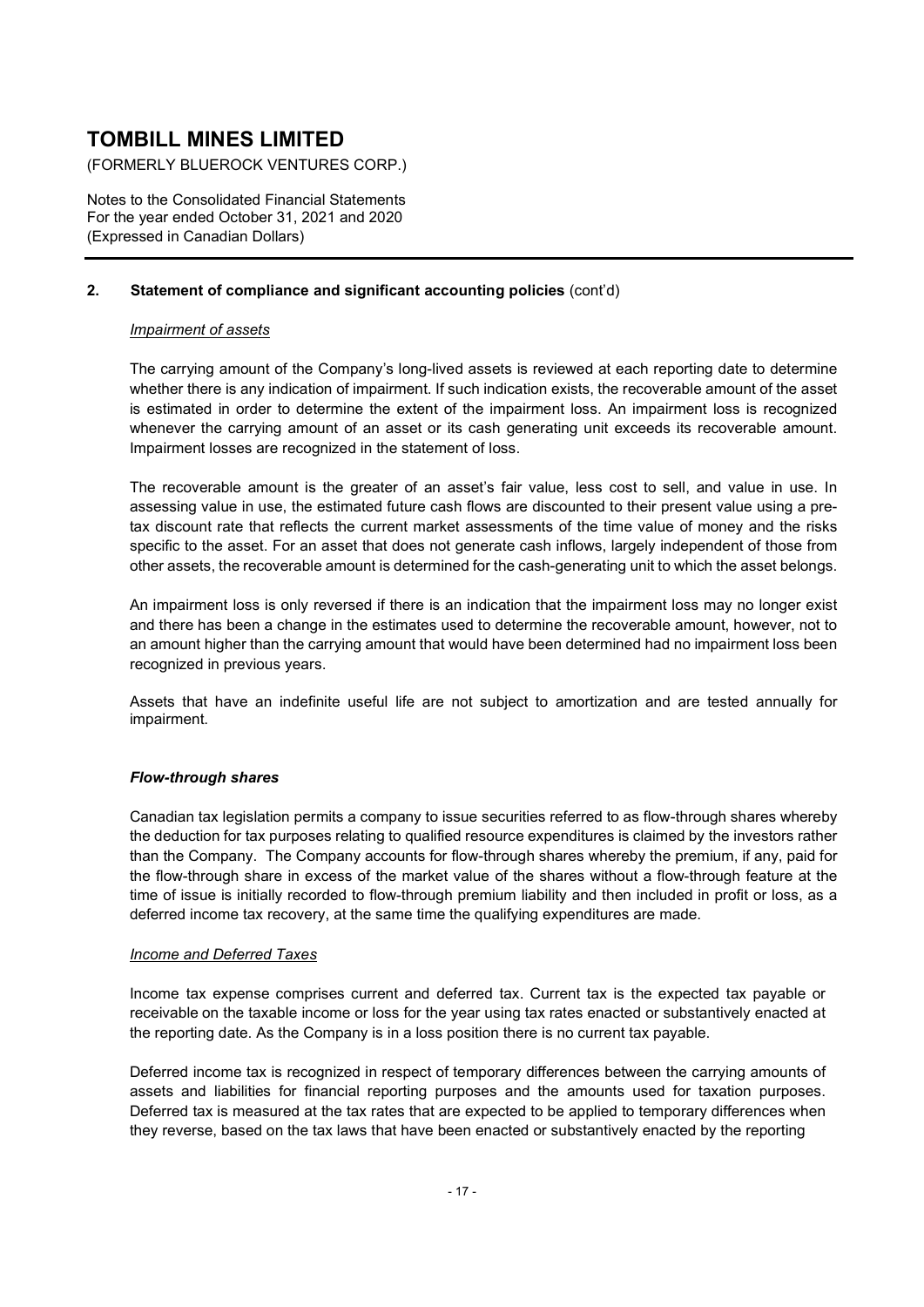(FORMERLY BLUEROCK VENTURES CORP.)

Notes to the Consolidated Financial Statements For the year ended October 31, 2021 and 2020 (Expressed in Canadian Dollars)

# 2. Statement of compliance and significant accounting policies (cont'd)

date. Deferred income tax assets and liabilities are offset if there is a legally enforceable right to offset current tax liabilities and assets, and they relate to income taxes levied by the same tax authority on the same taxable entity.

A deferred tax asset is recognized for unused tax losses, tax credits and deductible temporary differences, to the extent that it is probable that future taxable profits will be available against which they can be utilized. Deferred tax assets are reviewed at each reporting date and are reduced to the extent that it is no longer probable that the related tax benefit will be realized.

# Loss per Share

The Company presents basic and diluted loss per share data for its common shares. Basic loss per common share is calculated by dividing the profit or loss attributable to common shareholders of the Company by the weighted average number of common shares outstanding during the year. Diluted loss per common share is calculated by adjusting the weighted average number of common shares outstanding to assume conversion of all potentially dilutive share equivalents, such as stock options and warrants and assumes the receipt of proceeds upon exercise of the dilutive securities to determine the number of shares assumed to be purchased at the average market price during the year.

During the years ended October 31, 2021 and 2020, all of the outstanding stock options and warrants were anti-dilutive and were excluded from the calculation of diluted loss per share.

# 3. Accounting standards issued but not yet effective

### Accounting standards issued but not yet applied

Certain pronouncements were issued by the IASB or the IFRIC that are mandatory for accounting periods commencing on or after November 1, 2021. Many are not applicable or do not have a significant impact to the Company and have been excluded. The following have not yet been adopted and are currently being evaluated as to their impact on the Company.

IFRS 10 – Consolidated Financial Statements ("IFRS 10") and IAS 28 – Investments in Associates and Joint Ventures ("IAS 28") were amended in September 2014 to address a conflict between the requirements of IAS 28 and IFRS 10 and clarify that in a transaction involving an associate or joint venture, the extent of gain or loss recognition depends on whether the assets sold or contributed constitute a business. The effective date of these amendments is yet to be determined; however early adoption is permitted.

IAS 1 – Presentation of Financial Statements ("IAS 1") was amended in January 2020 to provide a more general approach to the classification of liabilities under IAS 1 based on the contractual arrangements in place at the reporting date. The amendments clarify that the classification of liabilities as current or noncurrent is based solely on a company's right to defer settlement at the reporting date. The right needs to be unconditional and must have substance. The amendments also clarify that the transfer of a company's own equity instruments is regarded as settlement of a liability, unless it results from the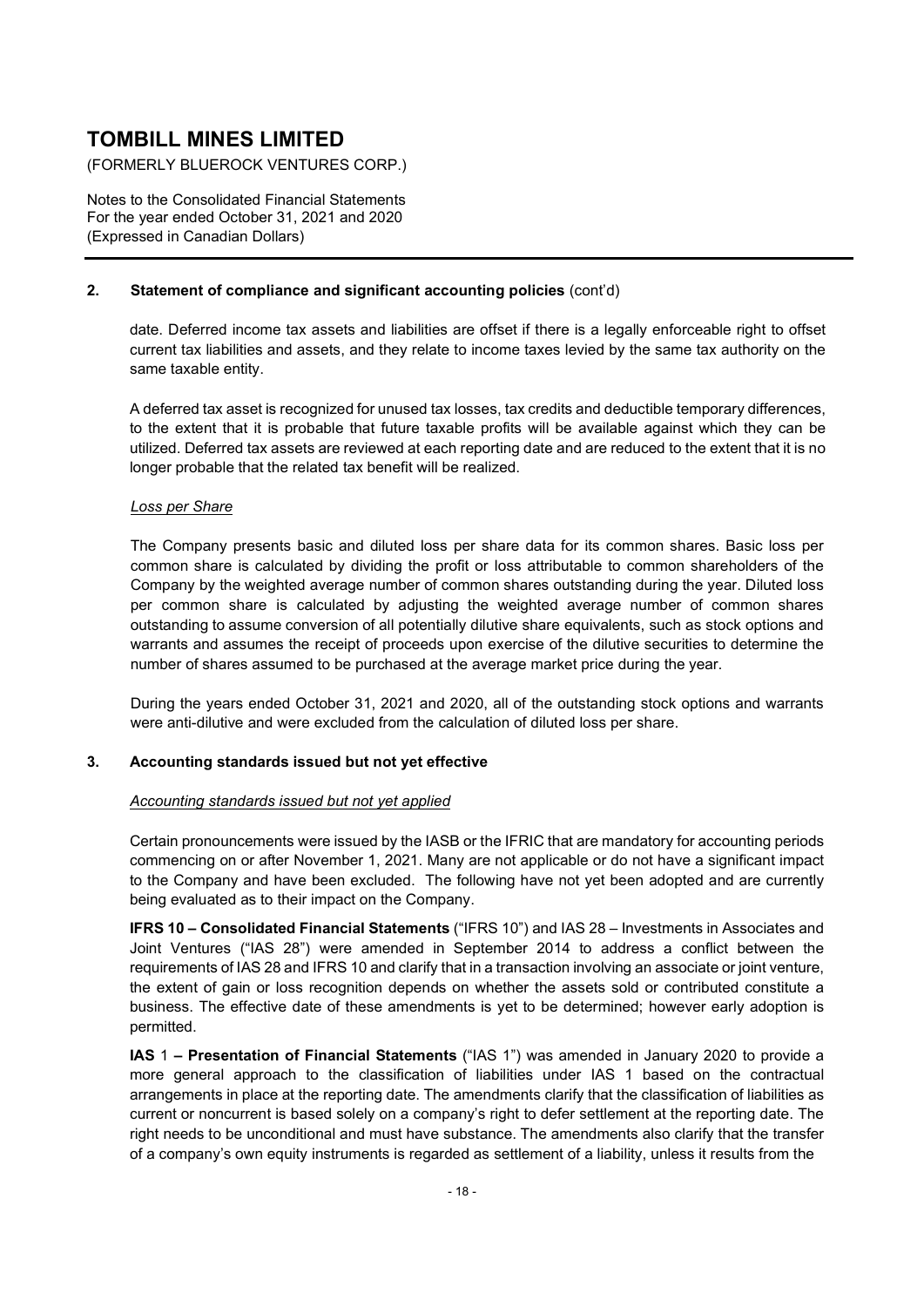(FORMERLY BLUEROCK VENTURES CORP.)

Notes to the Consolidated Financial Statements For the year ended October 31, 2021 and 2020 (Expressed in Canadian Dollars)

# 3. Accounting standards issued but not yet effective (cont'd)

exercise of a conversion option meeting the definition of an equity instrument. The amendments are effective for annual periods beginning on January 1, 2023.

IFRS 3 - Business Combinations ("IFRS 3") was amended. The amendments introduce new exceptions to the recognition and measurement principles in IFRS 3 to ensure that the update in reference to the revised conceptual framework does not change which assets and liabilities qualify for recognition in a business combination. An acquirer should apply the definition of a liability in IAS 37 – rather than the definition in the Conceptual Framework – to determine whether a present obligation exists at the acquisition date as a result of past events. For a levy in the scope of IFRIC 21, the acquirer should apply the criteria in IFRIC 21 to determine whether the obligating event that gives rise to a liability to pay the levy has occurred by the acquisition date. In addition, the amendments clarify that the acquirer should not recognize a contingent asset at the acquisition date. The amendments are effective for annual periods beginning on January 1, 2022.

IAS 16 – Property, Plant and Equipment ("IAS 16") was amended. The amendments introduce new guidance, such that the proceeds from selling items before the related property, plant and equipment is available for its intended use can no longer be deducted from the cost. Instead, such proceeds are to be recognized in profit or loss, together with the costs of producing those items. The amendments are effective for annual periods beginning on January 1, 2022.

# 4. Reverse Takeover of Tombill Mines Ltd.

The Company's RTO Transaction was done by way of a three-cornered amalgamation among Bluerock Ventures Corp., Tombill Mines Ltd, and Tombill Exploration Ltd., which had been incorporated as a wholly-owned subsidiary of the Company for purposes of facilitating the Transaction. Pursuant to the Agreement, each shareholder of Tombill Mines Ltd. received 1 Resulting Issuer share for each share of Tombill Mines Ltd. held. As a result, pursuant to the Agreement, the shareholders of Tombill Mines Ltd. owned 64% of the Company and the Transaction is considered a reverse acquisition of the Company by Tombill Mines Ltd.

For accounting purposes, the acquisition was considered to be a reverse acquisition as the shareholders of Tombill Mines Ltd. obtained control of the Company. As Bluerock Ventures Corp. does not meet the definition of a business as defined by IFRS 3, the Transaction has been accounted for as a share-based payment transaction in accordance with IFRS 2. The accounting for this transaction resulted in the following:

- (i) The consolidated financial statements of the combined entity are issued under the legal parent, but are considered a continuation of the financial statements of the legal subsidiary, Tombill Mining Ltd.
- (ii) As Tombill Mining Ltd. is deemed to be the acquirer for accounting purposes, its assets and liabilities are included in the consolidated financial statements at their historical carrying values.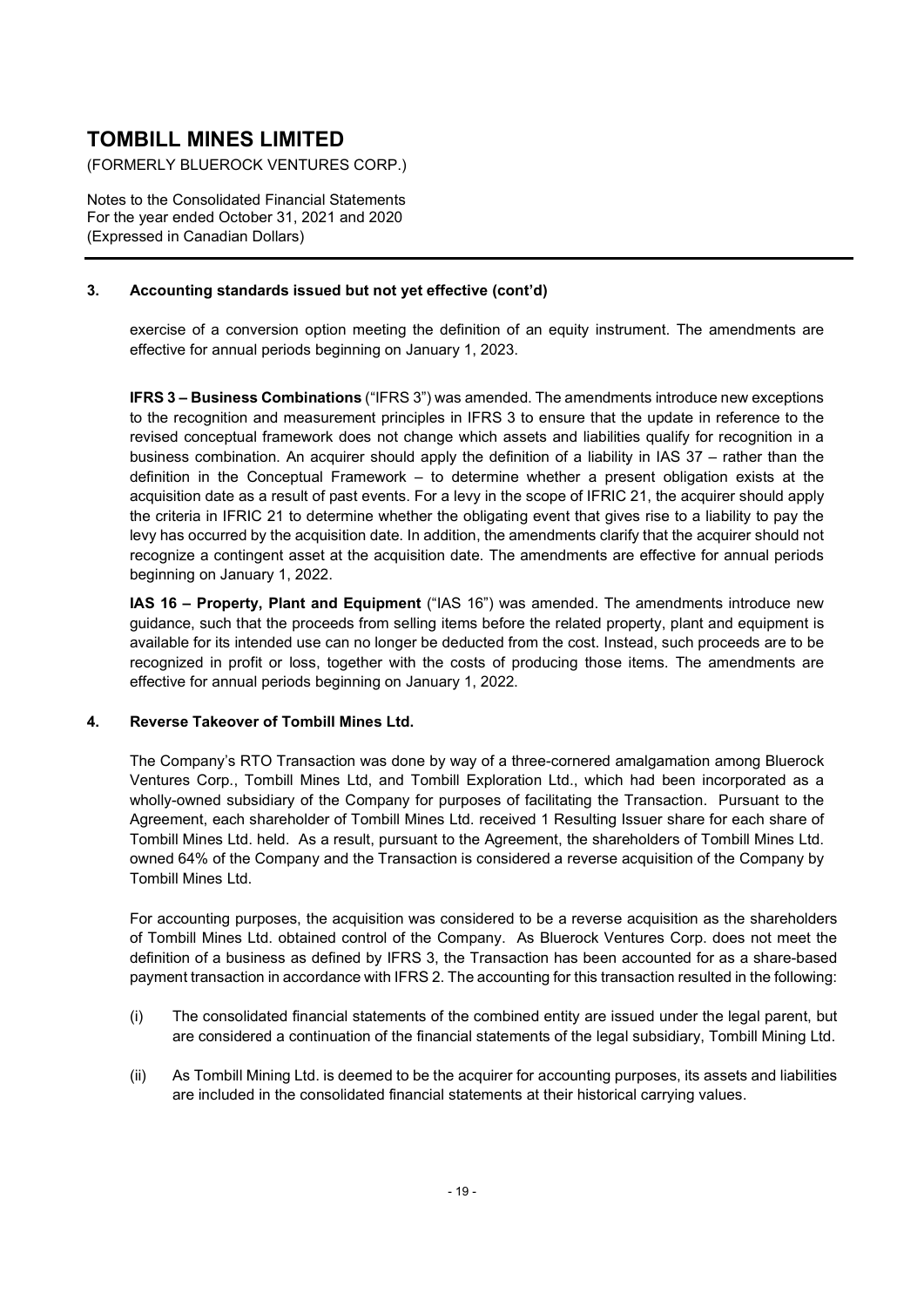(FORMERLY BLUEROCK VENTURES CORP.)

Notes to the Consolidated Financial Statements For the year ended October 31, 2021 and 2020 (Expressed in Canadian Dollars)

# 4. Reverse Takeover of Tombill Mines Ltd. (cont'd)

(iii) Since the shares allocated to the former shareholders of Bluerock Ventures Corp. on closing the Transaction is considered within the scope of IFRS 2, and the Company cannot identify specifically some or all of the goods or service received in return for the allocation of the shares, the value in excess of the net identifiable assets or obligations of Bluerock Ventures Corp. acquired on closing was expensed in the consolidated statement of loss as a listing expense.

The fair value of the 10,113,333 common shares issued to the shareholder of Bluerock Ventures Corp. was determined to be \$1,517,000 or \$0.15 per common share. Based on the trading price of the Company's common shares at the time the transaction closed.

(iv) The fair value of all the consideration given and charged to listing expense comprised:

| Fair value of the common shares at Transaction Date | \$<br>1,517,000 |
|-----------------------------------------------------|-----------------|
|                                                     |                 |
| Identifiable assets acquired - At December 9, 2020  |                 |
| Cash                                                | \$<br>81,090    |
| Prepaid                                             | 45              |
| Receivables                                         | 30              |
| Trade payables                                      | (94, 069)       |
|                                                     | (12,904)        |
| Unidentified assets acquired                        |                 |
| Listing expense                                     | 1,529,904       |
|                                                     |                 |
| Total net identifiable assets and transaction costs | 1,517,000       |

(v) The Company incurred additional expenses related to the Transaction of \$106,800 which have been recorded in listing expenses.

# 5. Cash and cash equivalents

|                  | October 31, 2021 |   | October 31, 2020         |  |  |
|------------------|------------------|---|--------------------------|--|--|
| Cash             | 280.688          | S | 47.670                   |  |  |
| Cash equivalents | 2,000,000        |   | $\overline{\phantom{0}}$ |  |  |
|                  | 2,280,688        | J | 47.670                   |  |  |

# 6. Change in accounting policy and restatement

During the year ended October 31, 2021, the Company changed its accounting policy to expense all exploration and evaluation expenditures. The Company believes that expensing such costs as incurred provides more reliable and relevant financial information. Under this new policy, cost of exploration properties, including the cost of acquiring prospective properties and exploration rights, and exploration and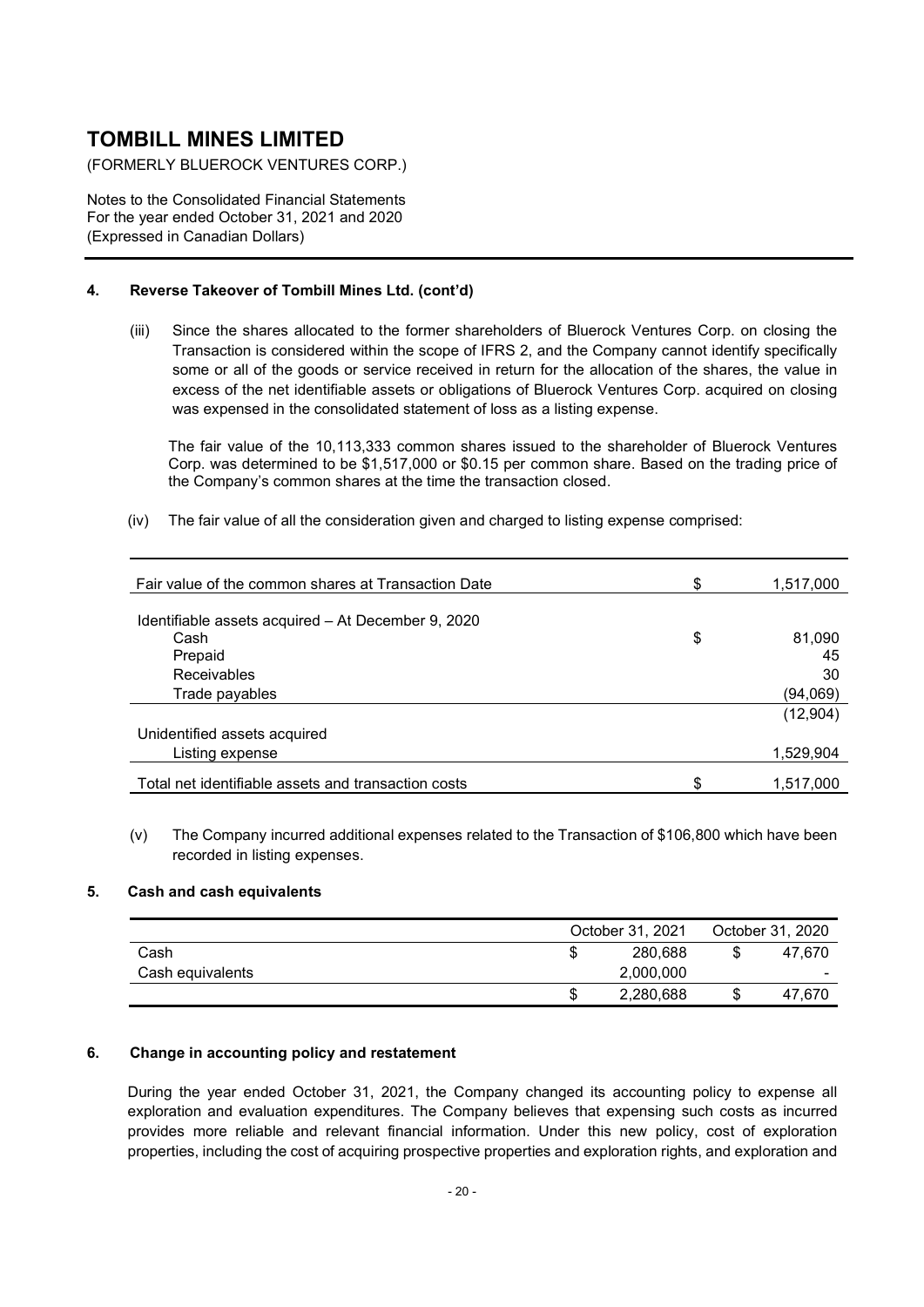(FORMERLY BLUEROCK VENTURES CORP.)

Notes to the Consolidated Financial Statements For the year ended October 31, 2021 and 2020 (Expressed in Canadian Dollars)

# 6. Change in accounting policy and restatement (cont'd)

evaluation costs are expensed until it has been established that a mineral property is commercially viable. Previously, the Company capitalized these amounts.

The consolidated statement of financial position as at October 31, 2020 has been restated to reflect adjustments made as a result of this change in accounting policy. The restatement resulted in a reduction of exploration and evaluation assets of \$1 and an increase to deficit of the same amount. There was no impact to the consolidated statements of loss and comprehensive loss or to the consolidated statement of cash flows for the year ended October 31, 2020.

### 7. Receivables

|                              | October 31, 2021 | October 31, 2020 |    |        |
|------------------------------|------------------|------------------|----|--------|
| Government Sales Tax credits |                  | 652.058          | \$ | 10.675 |
| Accrued interest             |                  | 7.880            |    | -      |
|                              |                  | 659.938          | S  | 10,675 |

### 8. Trades payable and accrued liabilities

|                                              |   | October 31, 2021 | October 31, 2020 |                          |  |
|----------------------------------------------|---|------------------|------------------|--------------------------|--|
| Exploration payables and accrued liabilities |   | 1.379.671        |                  | $\overline{\phantom{a}}$ |  |
| Trade payables                               |   | 74.918           |                  | 134,969                  |  |
| Accrued liabilities                          |   | 27,000           |                  | 61,811                   |  |
|                                              | S | 1.481.589        | S                | 196,780                  |  |

# 9. Flow-through premium liability

|                            | October 31, 2021 | October 31, 2020 |  |   |
|----------------------------|------------------|------------------|--|---|
| Balance, beginning of year |                  |                  |  |   |
| Recorded                   | 769,628          |                  |  |   |
| Amortized                  | (769,628)        |                  |  |   |
|                            |                  |                  |  |   |
| Balance, end of year       |                  |                  |  | - |

In December 2020, in connection to the RTO Transaction, the Company completed a flow-through private placement of 15,994,000 units (Note 12(b)) for total gross proceeds of \$2,639,010. The Company recorded a flow-through liability of \$769,628 in connection with the flow-through private placement which was calculated based on an estimated premium of approximately \$0.048 per flow-through common share issued.

During the year ended October 31, 2021, the Company fully amortized its flow-through liability of \$769,628 (October 31, 2020 - \$Nil) after incurring \$2,639,010 (October 31, 2020 - \$Nil) in qualifying exploration expenditures. The Company has fully renounced exploration expenditures of \$2,639,010 to the flow-through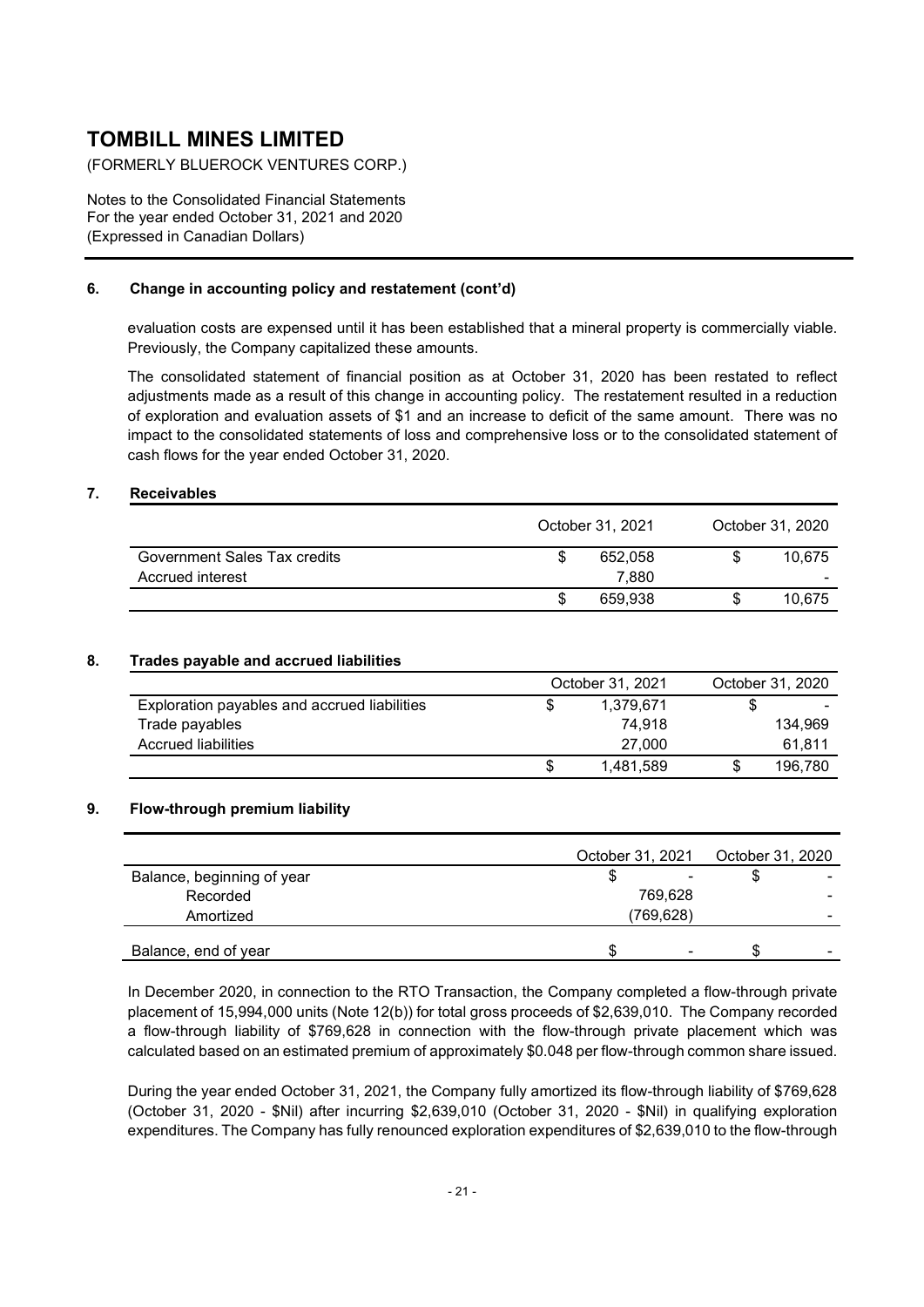(FORMERLY BLUEROCK VENTURES CORP.)

Notes to the Consolidated Financial Statements For the year ended October 31, 2021 and 2020 (Expressed in Canadian Dollars)

### 9. Flow-through premium liability (cont'd)

subscribers for calendar 2020 using the "look back" rule for income tax purposes and is required to incur the qualified exploration expenditures by December 31, 2021. In response to difficulties to accessing the field due to COVID-19, the government released a drafted legislation to extend the timelines for spending the qualified exploration expenditure by 12 months, and Part XII.6 tax adjusted accordingly. Although the drafted legislation has not yet been passed into law, the drafted legislation is expected to be passed as proposed, and Canada Revenue Agency recommends filing tax returns based on the draft legislation.

The flow-through premium liability does not represent a cash liability to the Company and is to be fully amortized to the statement of operations pro-rata with the amount of qualifying flow-through expenditures incurred. The flow-through agreements require the Company to renounce certain deductions for Canadian exploration expenditures incurred on the Company's resource properties.

When the Company uses the "look-back" rule to renounce exploration expenditures to investors before the Company actually incurs them, the Company is liable for the flow-through Part XII.6 tax ("FT Tax"). The FT Tax related to the 2020 flow-through renunciations is payable on or before February 28, 2023 as provided by the Minister of Finance's draft legislation proposed in July 2020 to support and protect the mining sector during the COVID-19 pandemic. As at October 31, 2021, \$Nil (2020 - \$Nil) FT Tax has been accrued.

|                                  | Computer | Motor<br>vehicles | Exploration<br>equipment | Total  |
|----------------------------------|----------|-------------------|--------------------------|--------|
| Cost:                            |          |                   |                          |        |
| At October 31, 2019 and 2020     | \$       | \$                | \$                       | \$     |
| Additions                        | 16,828   | 39,817            | 5,476                    | 62,121 |
| At October 31, 2021              | 16,828   | 39,817            | 5,476                    | 62,121 |
| <b>Accumulated depreciation:</b> |          |                   |                          |        |
| At October 31, 2019 and 2020     | \$       | \$                | \$                       | \$     |
| Depreciation                     | 1,833    | 3,318             | 913                      | 6,064  |
| At October 31, 2021              | 1,833    | 3,318             | 913                      | 6,064  |
| Net book value:                  |          |                   |                          |        |
| At October 31, 2020              | \$       | \$                | \$                       | \$     |
| At October 31, 2021              | 14,995   | 36,499            | 4,563                    | 56,057 |

# 10. Equipment

### 11. Exploration and evaluation expenditures

The Company has certain claims located within the amalgamated Town of Greenstone, Ontario.

Title to mineral properties involves certain inherent risks due to the difficulties of determining the validity of certain claims, as well as the potential for problems arising from the frequently ambiguous conveyance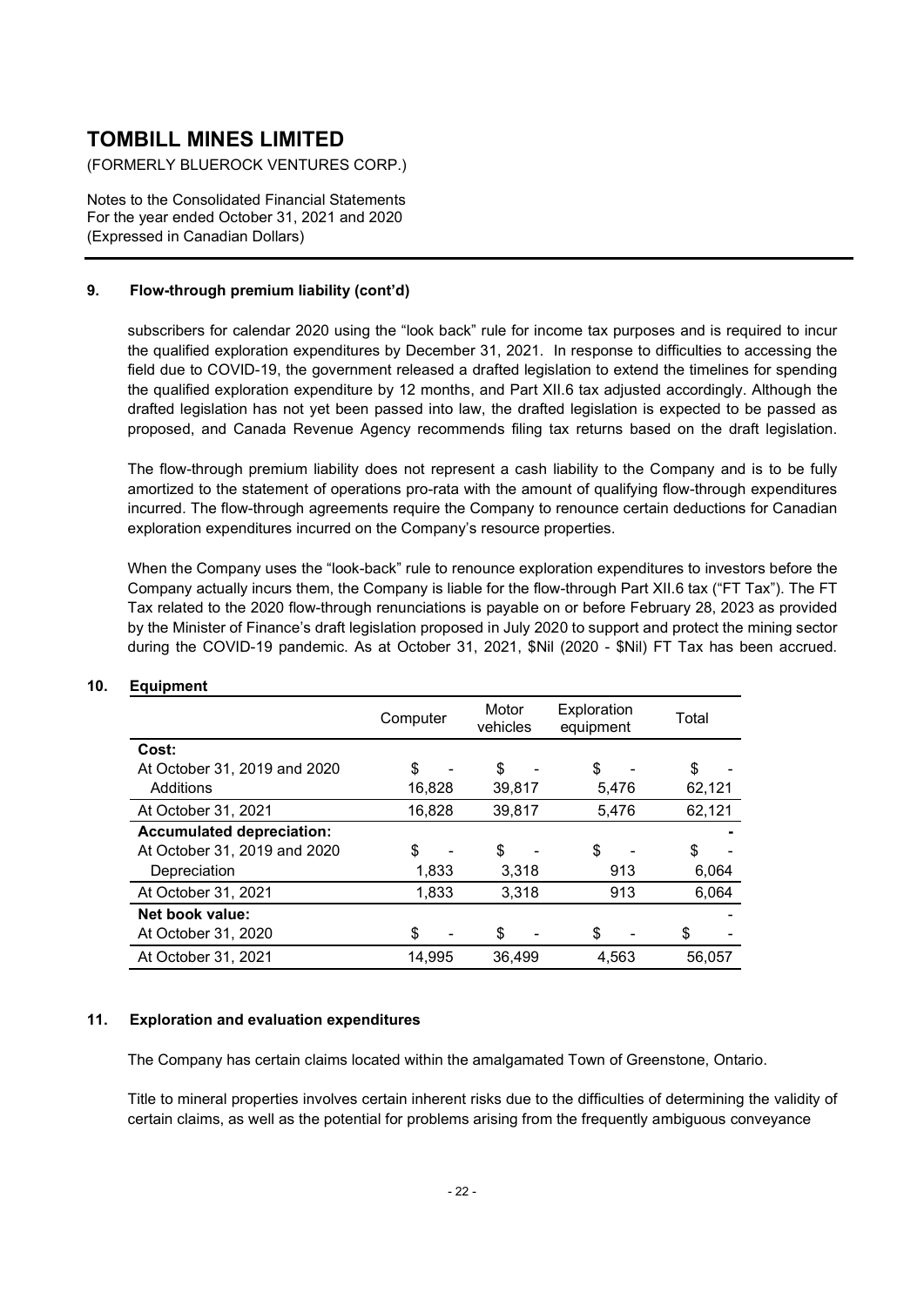(FORMERLY BLUEROCK VENTURES CORP.)

Notes to the Consolidated Financial Statements For the year ended October 31, 2021 and 2020 (Expressed in Canadian Dollars)

### 11. Exploration and evaluation expenditures (cont'd)

history characteristic of many mineral properties. The Company has investigated title to all of its mineral properties and, to the best of its knowledge, title to all of its properties is in good standing.

In November 2020, the Company received \$750,000 relating to easements granted to an arm's length party. This amount has been recorded in the statement of loss.

### 12. Share capital

### (a) Authorized

Unlimited number of common shares without par value.

### (b) Issued and outstanding

During the Year Ended October 31, 2021, the Company completed the following transactions:

- (i) Prior to the completion of the RTO, Tombill Mines Ltd completed a forward split of its issued and outstanding common shares resulting in 71,186,169 common shares outstanding. All common share information and earnings per share information of prior periods has been restated to reflect this stock split.
- (ii) Issued 22,033,831 common shares to management and directors of the Company for services rendered with a fair value of \$3,305,075. The fair value of the common shares was estimated to be \$0.15 per share based on the trading price of the shares at the time of the transaction.
- (iii) Completed a private placement of 25,739,934 units for total gross proceeds of \$3,860,990. Each unit consists of one common share and one-half share purchase warrant (Note 4). Each whole share purchase warrant is exercisable at \$0.23 per common share until December 9, 2022.
- (iv) Completed a flow-through private placement of 15,994,000 units for total gross proceeds of \$2,639,010 (Note 4). Each unit consists of one flow-through common share and one-half share purchase warrant. Each whole share purchase warrant is exercisable at \$0.23 per common share until December 9, 2022.

A flow-through premium liability of \$769,628 was recorded in connection to the private placement (Note 9).

- (v) The Company paid a finder's fee of \$467,200 in cash and issued an aggregate of 3,338,714 share purchase warrants ("Agent's Warrants") at an exercise price of \$0.15 per common share with an expiry of December 9, 2022 to two agents (Note 4, Note 12(e)) on the flow-through and non-flow-through private placements. The Company recorded a fair value of \$245,993 on the finder's warrants. The Company also incurred \$188,962 in other related share issuance costs; and
- (vi) Completed a private placement of 8,695,652 units at a price of \$0.23 per unit for aggregate proceeds of \$2,000,000. Each unit consists of one common share and one common share purchase warrant. Each warrant entitles the holder to purchase one common share of the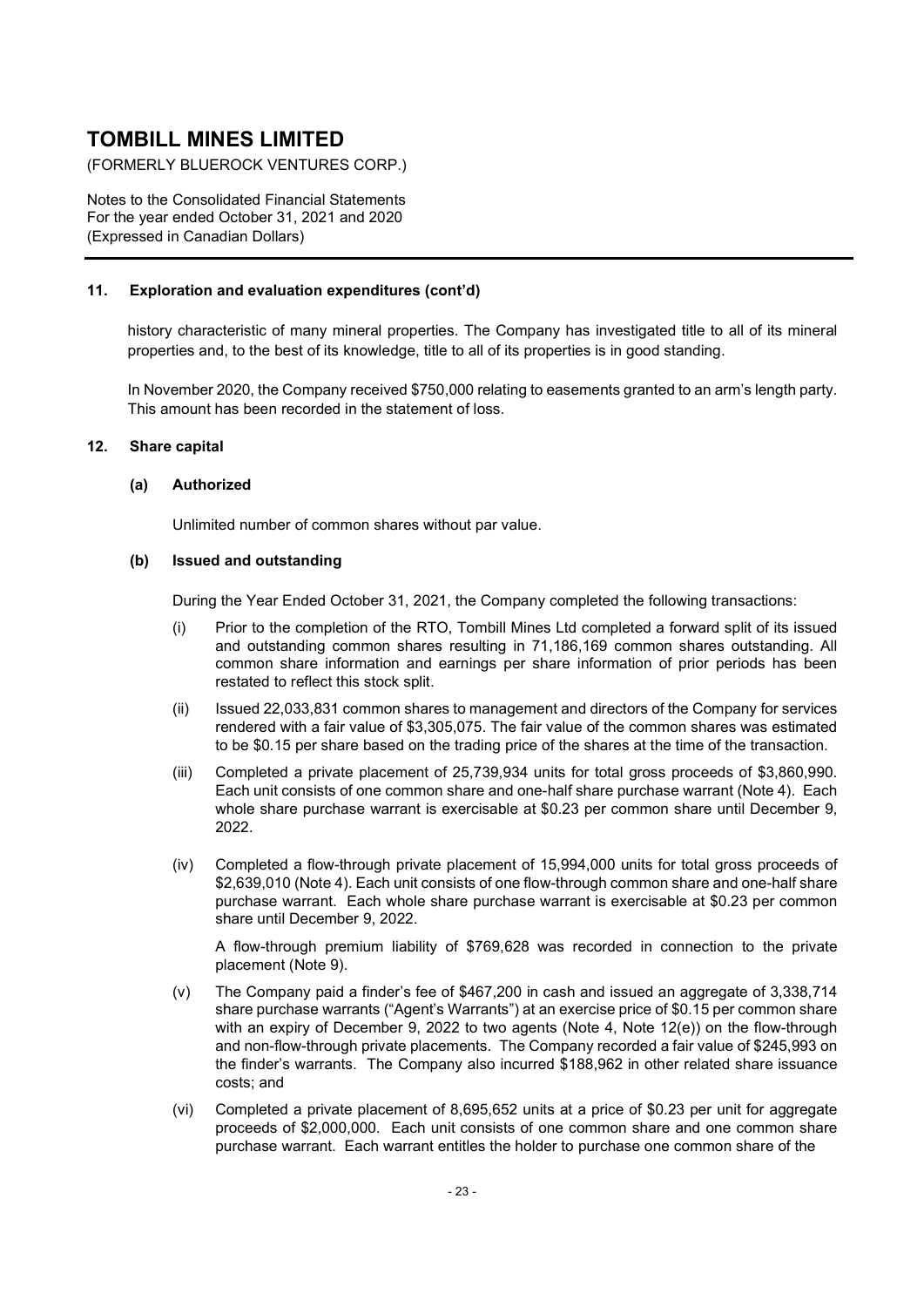(FORMERLY BLUEROCK VENTURES CORP.)

Notes to the Consolidated Financial Statements For the year ended October 31, 2021 and 2020 (Expressed in Canadian Dollars)

### 12. Share capital (cont'd)

Company at a price of \$0.32 for a period of 18 months after closing. No finders' fees were paid in connection to this financing. The Company incurred \$12,209 in share issuance costs in connection to the private placement.

During the year ended October 31, 2020, Tombill Mines Ltd. had no transactions affecting share capital.

### (c) Escrow shares

Pursuant to an escrow agreement dated February 25, 2011, as at October 31, 2021, 585,000 (October 31, 2020 - 780,000) common shares issued are held in escrow. Under the escrow agreement, 10% of the escrowed common shares was released from escrow on December 11, 2020 and, 15% of the escrowed shares will be released every 6 months thereafter over a period of 36 months for the remaining 90% of the escrowed shares.

Pursuant to a value security escrow agreement dated December 9, 2020, as at October 31 2021, 69,915,000 (October 31, 2020 – Nil) common shares issued are held in escrow. Under the escrow agreement, 10% of the escrowed common shares was released from escrow on December 11, 2020 and, 15% of the escrowed shares will be released every 6 months thereafter over a period of 36 months for the remaining 90% of the escrowed shares.

### (d) Share options

The Company adopted a 10% share option plan (the "Plan") that enables the Company to grant options to directors, officers, employees and other service providers. The Company follows the policies of the TSXV where the number of common shares which may be issued pursuant to options granted under the Plan may not exceed 10% of the issued and outstanding shares of the Company from time to time at the date of granting of options. The terms of any options granted under the plan may not exceed ten years from date of grant. Each option agreement with the grantee sets forth, among other things, the number of options granted, the exercise price, expiry date, and the vesting conditions of the options as determined by the Board of Directors.

 Options Weighted Average Outstanding Exercise Price Outstanding, October 31, 2019 and 2020 **- \$**  $\frac{1}{3}$ Granted **13,549,815** 0.159 Forfeited and expired (3,776,680) 0.151

Outstanding, October 31, 2021 9,773,135 0.159

Share option transactions are summarized as follows: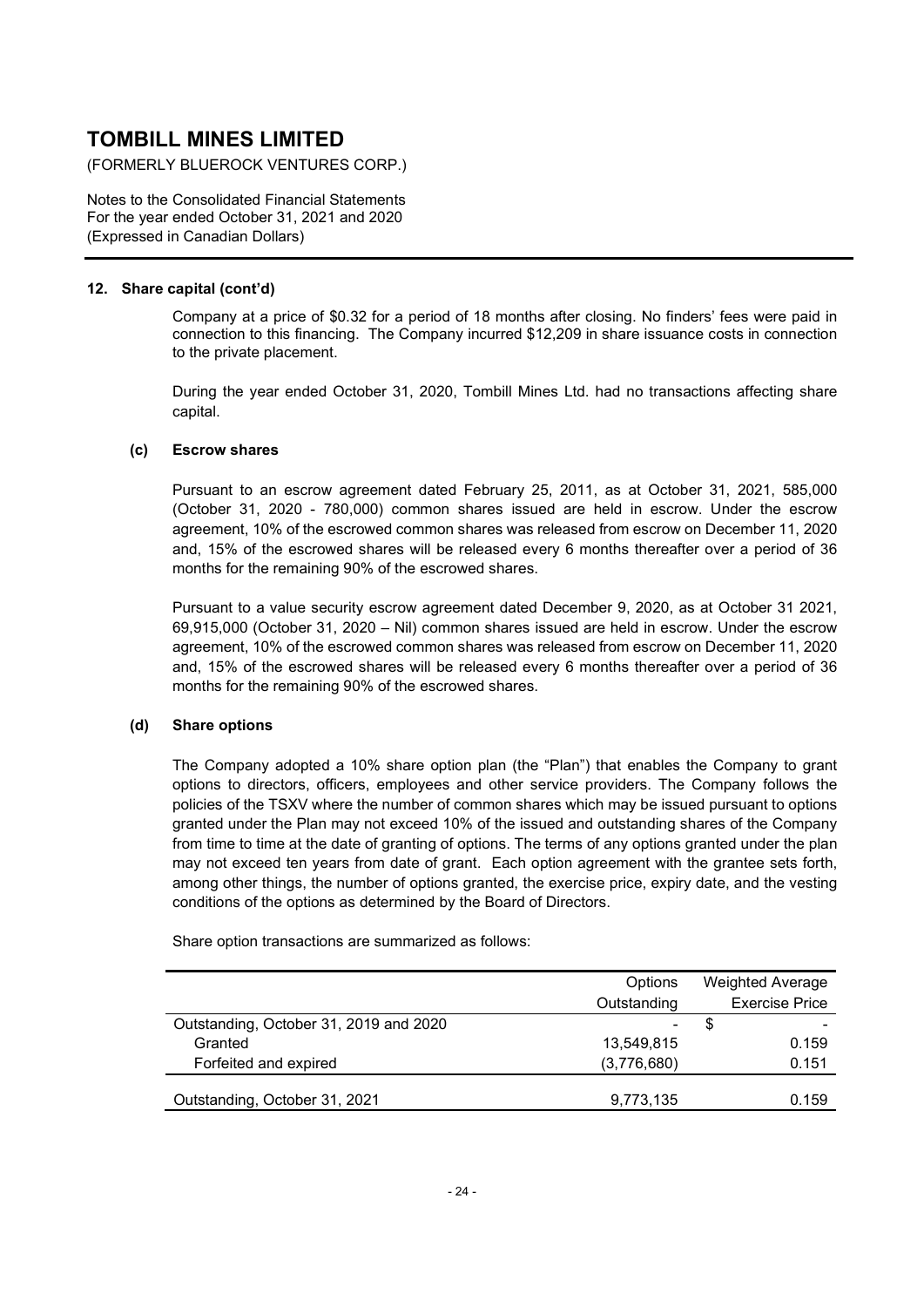(FORMERLY BLUEROCK VENTURES CORP.)

Notes to the Consolidated Financial Statements For the year ended October 31, 2021 and 2020 (Expressed in Canadian Dollars)

### 12. Share capital (cont'd)

During the year ended October 31, 2021, the Company granted an aggregate of 13,549,815 (2020 Nil) share options to certain directors, officers, and consultants of the Company and recorded sharebased compensation of \$541,557 (2020 - \$Nil) (Note 12(f)).

The Company uses the Black-Scholes option pricing model to calculate the fair value of stock options granted. The model requires management to make estimates, which are subjective and may not be representative of actual results. Changes in assumptions can materially affect estimates of fair values.

The following weighted average assumptions were used to estimate the following weighted average grant date fair values:

| Three months ended             | October 31, 2021 | October 31, 2020 |
|--------------------------------|------------------|------------------|
| Risk free interest rate        | 0.35%            |                  |
| Expected dividend yield        | $0\%$            | -                |
| Stock price volatility         | 123.05%          |                  |
| Weighted average expected life | 3.33 years       |                  |
| Weighted average fair value    | 0.110            |                  |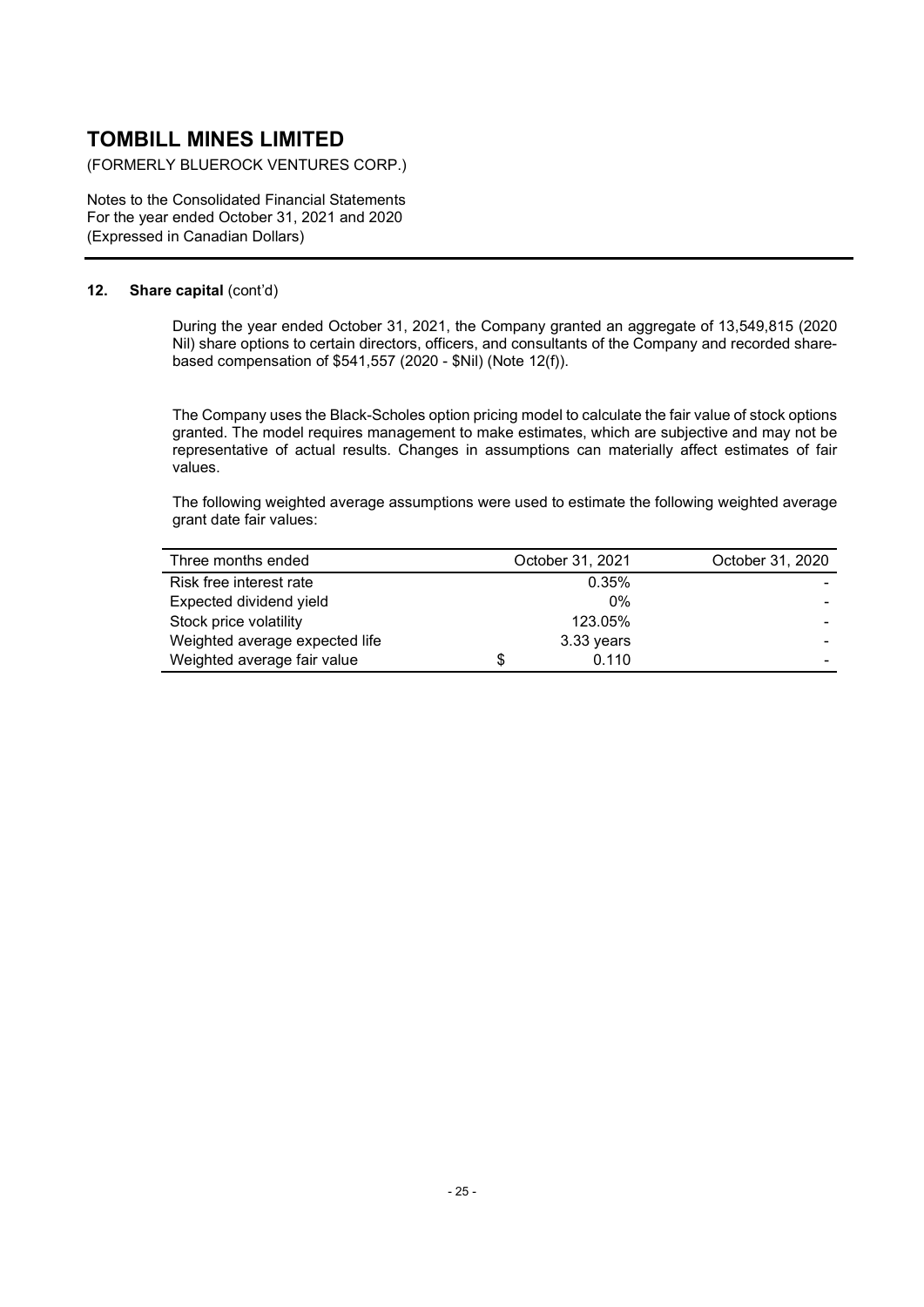(FORMERLY BLUEROCK VENTURES CORP.)

Notes to the Consolidated Financial Statements For the year ended October 31, 2021 and 2020 (Expressed in Canadian Dollars)

# 12. Share capital (cont'd)

Share options outstanding and exercisable at October 31, 2021 are summarized as follows:

| Number of<br>Options | <b>Exercise Price</b> | <b>Expiry Date</b> | Remaining<br>Life of<br>Options<br>(Years) | Number of<br>Options<br>Exercisable |
|----------------------|-----------------------|--------------------|--------------------------------------------|-------------------------------------|
| 784,813              | \$<br>0.150           | December 31, 2022  | 1.17                                       | 784,813                             |
| 95,000               | \$<br>0.245           | February 19, 2023  | 1.30                                       | 95,000                              |
| 150,000              | \$<br>0.190           | April 26, 2023     | 1.48                                       | 75,000                              |
| 22,500               | \$<br>0.180           | May 24, 2023       | 1.56                                       | 22,500                              |
| 30,000               | \$<br>0.180           | July 28, 2023      | 1.74                                       | 30,000                              |
| 30,000               | \$<br>0.165           | August 26, 2023    | 1.82                                       | 30,000                              |
| 1,177,220            | \$<br>0.150           | December 31, 2023  | 2.17                                       |                                     |
| 142,500              | \$<br>0.245           | February 19, 2024  | 2.30                                       |                                     |
| 33,750               | \$<br>0.180           | May 24, 2024       | 2.56                                       |                                     |
| 45,000               | \$<br>0.180           | July 28, 2024      | 2.74                                       |                                     |
| 45,000               | \$<br>0.165           | August 26, 2024    | 2.82                                       |                                     |
| 2,589,885            | \$<br>0.150           | December 31, 2024  | 3.17                                       |                                     |
| 313,500              | \$<br>0.245           | February 19, 2025  | 3.31                                       |                                     |
| 74,250               | \$<br>0.180           | May 24, 2025       | 3.56                                       |                                     |
| 99,000               | \$<br>0.180           | July 28, 2025      | 3.74                                       |                                     |
| 99,000               | \$<br>0.165           | August 26, 2025    | 3.82                                       |                                     |
| 3,296,217            | \$<br>0.150           | December 30, 2025  | 4.17                                       |                                     |
| 399,000              | \$<br>0.245           | February 19, 2026  | 4.31                                       |                                     |
| 94,500               | \$<br>0.180           | May 24, 2026       | 4.56                                       |                                     |
| 126,000              | \$<br>0.180           | July 28, 2026      | 4.74                                       |                                     |
| 126,000              | \$<br>0.165           | August 26, 2026    | 4.82                                       |                                     |
| 9,773,135            | \$<br>0.159           |                    | 3.27                                       | 1,037,313                           |

Unvested options vest over a period of one to four years.

### (e) Warrants

During the Year Ended October 31, 2021, the Company issued the following warrants:

- (i) 7,997,000 share purchase warrants at an exercise price of \$0.23 per common share until December 9, 2022 in connection to the flow-through private placement of 15,994,000 units for total gross proceeds of \$2,639,010 (Note 12(b)(iv)).
- (ii) 12,869,967 share purchase warrants at an exercise price of \$0.23 per common share until December 9, 2022 in connection to the private placement of 25,739,934 units for total gross proceeds of \$3,860,990 (Note 12(b)(v));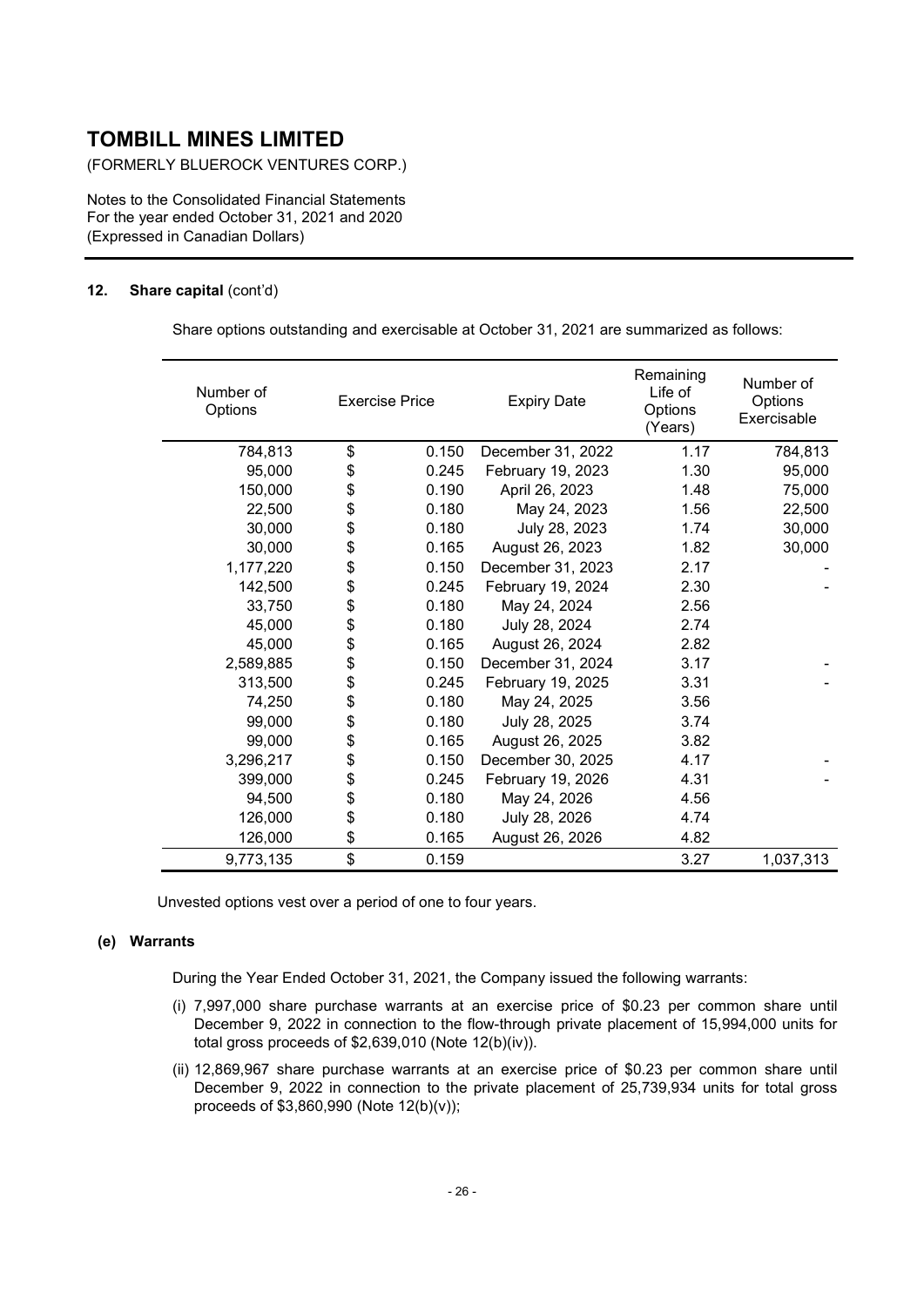(FORMERLY BLUEROCK VENTURES CORP.)

Notes to the Consolidated Financial Statements For the year ended October 31, 2021 and 2020 (Expressed in Canadian Dollars)

### 12. Share capital (cont'd)

(iii) 3,338,714 non-transferable Agents' Warrants at an exercise price of \$0.15 per common share until December 9, 2022 in connection to the flow-through and non flow-through private placements

(Note 12(b)(iv) and (v)). The Company recorded \$245,993 (2020 - \$Nil) in reserves on the Agent's Warrants (Note 12(f)); and

(iv) 8,695,652 share purchase warrants at an exercise price of \$0.32 per common share until September 16, 2022 in connection to the private placement of 8,695,652 units for total gross proceeds of \$2,000,000(Note 12(b)(vii));

As at October 31, 2021, the following warrants were outstanding:

|                  | <b>Expiry Date</b>    | Number of<br>Warrants | Weighted<br>Average<br>Exercise<br>Price | Weighted<br>Average<br>Remaining Life |
|------------------|-----------------------|-----------------------|------------------------------------------|---------------------------------------|
| Agent's Warrants | December 9, 2022      | 3,338,714             | \$0.15                                   | 1.11 years                            |
| Warrants         | December 9, 2022      | 20,866,967            | \$0.23                                   | 1.11 years                            |
| Warrants         | September 16,<br>2022 | 8,695,652             | \$0.32                                   | 0.88 years                            |

The fair value of the agent's warrants granted was calculated using the Black-Scholes option pricing model with the following weighted average assumptions:

| year ended October 31,         | 2021    | 2020 |
|--------------------------------|---------|------|
| Risk free rate                 | 0.25%   |      |
| Dividend yield                 | $0\%$   |      |
| Weighted average volatility    | 138.23% | -    |
| Weighted average expected life | 2 years | -    |
| Weighted average fair value    | \$0.074 | -    |

### (f) Reserves

| Options and agent<br>warrants      |  |         | Total   |
|------------------------------------|--|---------|---------|
| Balance, October 31, 2019 and 2020 |  | -       |         |
| Agents' warrants (Note 12(e))      |  | 245,993 | 245,993 |
| Options (Note 12(d))               |  | 541.557 | 541,557 |
| Balance, October 31, 2021          |  | 787.550 | 787.550 |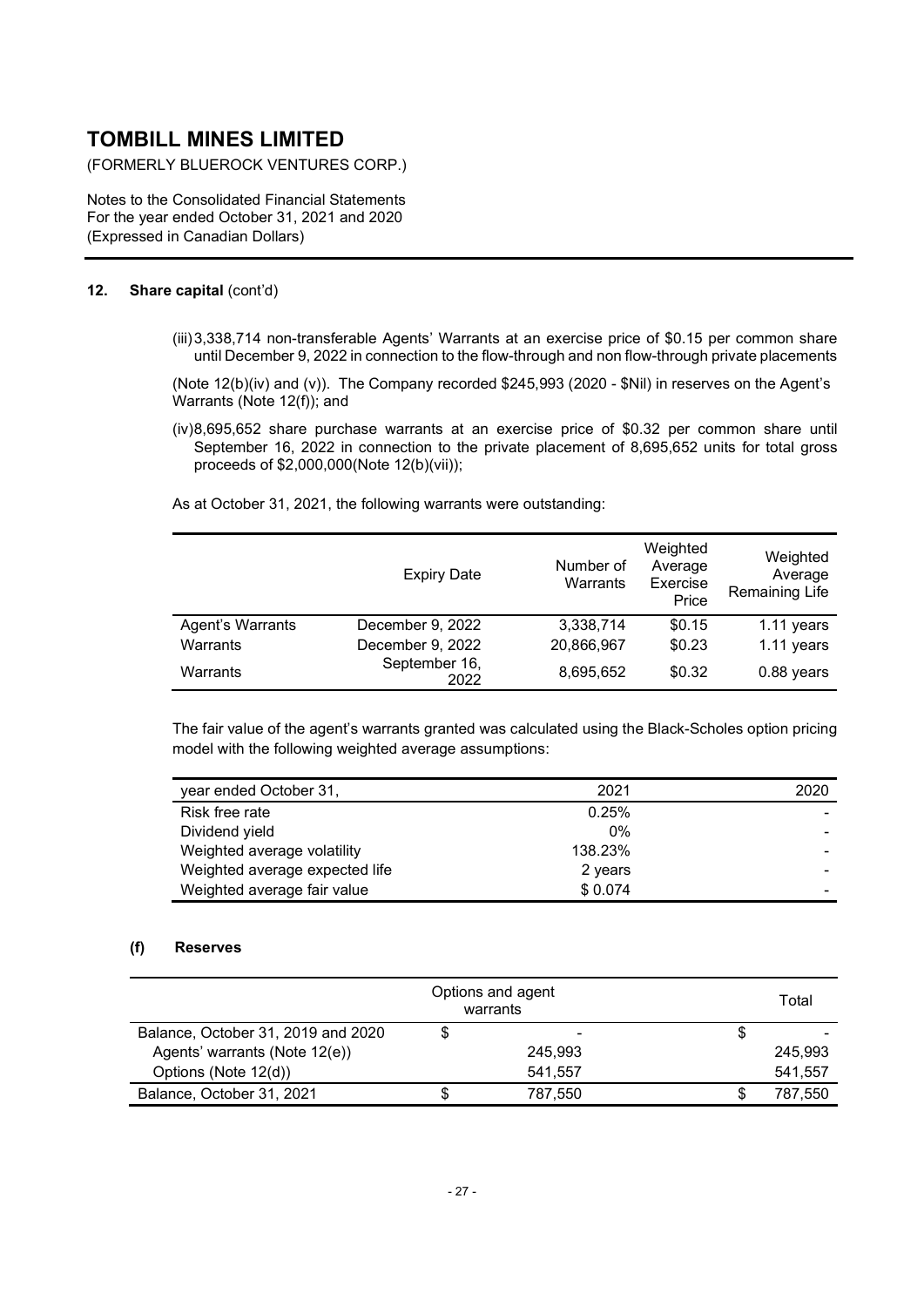(FORMERLY BLUEROCK VENTURES CORP.)

Notes to the Consolidated Financial Statements For the year ended October 31, 2021 and 2020 (Expressed in Canadian Dollars)

### 13. Supplemental disclosure with respect to cash flows

Significant non-cash transactions for the Year Ended October 31, 2021 included:

- an allocation of \$769,628 from share capital to flow-through premium liability on the issuance of the flow-through common shares (Note 9); and
- fair value of agents' warrants of \$245,993 recorded as share issuance cost (Note 12(e)).

There were no significant non-cash transactions during the Year Ended October 31, 2020.

### 14. Related party transactions

Key management personnel includes persons having the authority and responsibility for planning, directing, and controlling the activities of the Company as a whole. Key management personnel comprise of the directors of the Company, executive and non-executive, and officers.

The remuneration of the key management personnel during the Year Ended October 31, 2021 and 2020 were as follows:

| October 31.                                                               | 2021       | 2020 |
|---------------------------------------------------------------------------|------------|------|
| <b>Chief Executive Officer</b>                                            | 166.316 \$ | -    |
| Chief Financial Officer*                                                  | 158.805    |      |
| Total                                                                     | 325.121    | -    |
| *John Alexander stepped down as Chief Financial Officer on July 28, 2021. |            |      |

During the Year Ended October 31, 2021, the Company:

- (i) Paid or accrued \$42,682 (2020 \$Nil) for consulting services provided by Ian Stalker, a former director and officer of the Company.
- (ii) Prior to the completion of the Transaction, 7,236,001 common shares were issued for consulting services at a fair value of \$1,085,400 to a Trust in which Adam Horne, a director and officer of the Company.
- (iii) Prior to the completion of the Transaction, 4,932,610 common shares were issued for consulting services at a fair value of \$739,892 to a company controlled by Ian Stalker, a former director and officer of the Company.
- (iv) Recognized an aggregate of \$456,661 (2020 \$Nil) in share-based compensation on the vested portion of stock options granted to directors and officers of the Company.
- (v) Paid or accrued \$304,006 (2020 \$Nil) for management services provided by Tombill Mines (UK) Limited, a company owned by Adam Horne, a director and officer of the Company.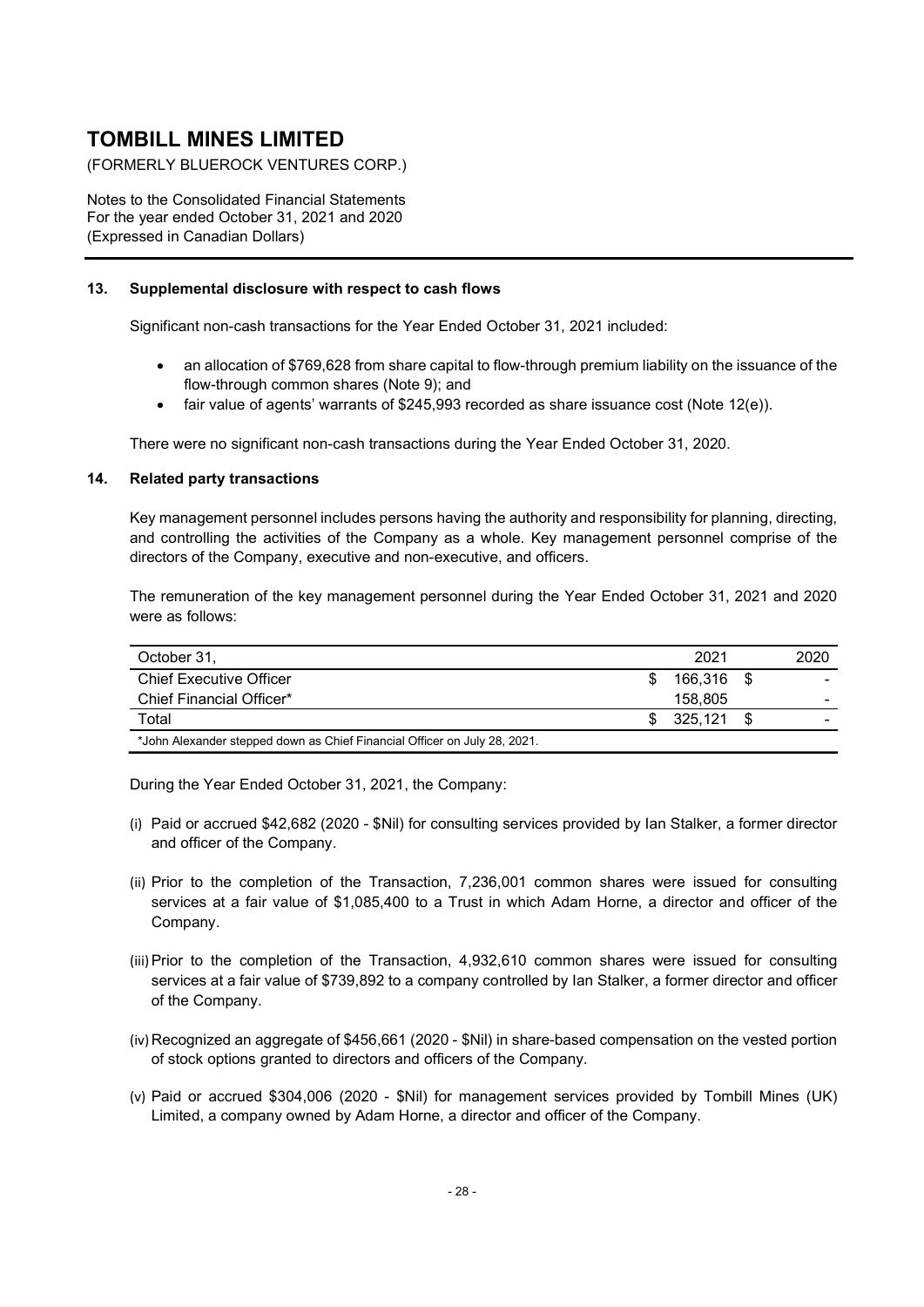(FORMERLY BLUEROCK VENTURES CORP.)

Notes to the Consolidated Financial Statements For the year ended October 31, 2021 and 2020 (Expressed in Canadian Dollars)

# 15. Financial and capital risk management objectives and policies and fair value

The Company is exposed to various financial instrument risks and assesses the impact and likelihood of this exposure.

These risks include liquidity risk, credit risk, currency risk, and interest rate risk. Where material, these risks are reviewed and monitored by the Board of Directors.

### a) Liquidity Risk

Liquidity risk arises through the excess of financial obligations over available financial assets due at any point in time. The Company's objective in managing liquidity risk is to maintain sufficient readily available reserves in order to meet its liquidity requirements at any point in time. The Company achieves this by maintaining sufficient cash and cash equivalents. As at October 31, 2021, the Company was holding cash and cash equivalent deposits of \$2,280,688 (October 31, 2020 - \$47,670) to settle current liabilities of \$1,481,589 (October 31, 2020 - \$336,781). Management believes it has sufficient funds to meet its current obligations as they become due and to fund its exploration projects and administrative costs.

### b) Credit Risk

Credit risk is the risk of potential loss to the Company if the counterparty to a financial instrument fails to meet its contractual obligations. The Company's credit risk is primarily attributable to cash and investments.

The Company maintains its cash and cash equivalents with high-credit quality financial institutions, thus limiting its exposure to credit risk on such financial assets.

The Company's secondary exposure to credit risk is on its receivables. This risk is minimal as receivables consist primarily of refundable government sales taxes and interest accrued on GIC investments.

### Market risk

Market risk is the risk of loss that may arise from changes in market factors such as interest rates, foreign exchange rates, and commodity and equity prices. These fluctuations may be significant and the Company, has exposure to these risks.

### i) Interest Rate Risk

The Company's exposure to interest rate risk arises from the interest rate impact on its cash and cash equivalents. The Company's practice has been to invest cash at floating rates of interest, in cash equivalents, in order to maintain liquidity, while achieving a satisfactory return for shareholders. There is minimal risk that the Company would recognize any loss as a result of a decrease in the fair value of any guaranteed bank investment certificates and cash as they are generally held with large financial institutions.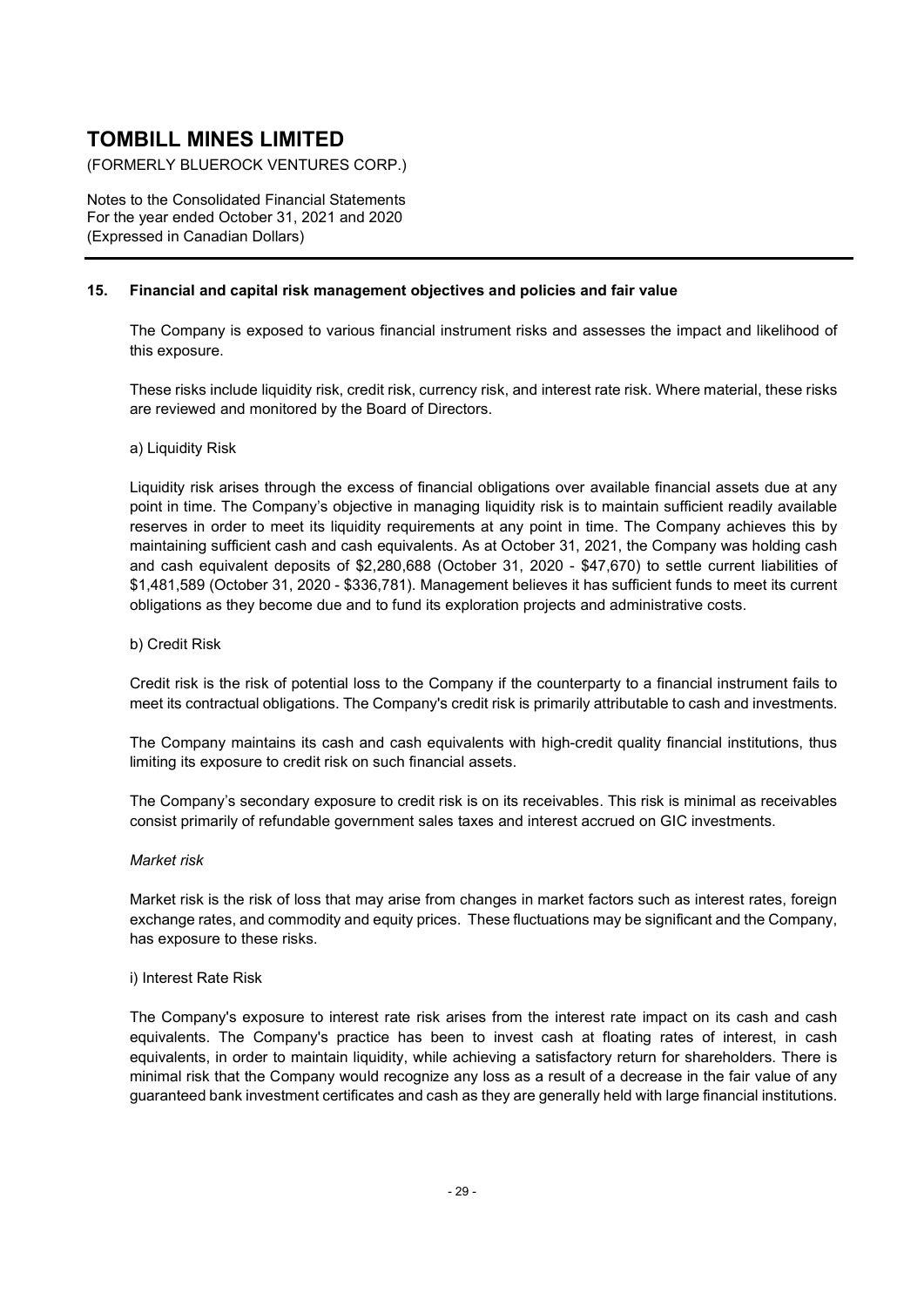(FORMERLY BLUEROCK VENTURES CORP.)

Notes to the Consolidated Financial Statements For the year ended October 31, 2021 and 2020 (Expressed in Canadian Dollars)

# 15. Financial and capital risk management objectives and policies and fair value (cont'd)

# ii) Currency Risk

The Company operates in Canada and is therefore not exposed to significant foreign exchange risk arising from transactions denominated in a foreign currency.

### iii) Price Risk

The Company is exposed to price risk with respect to commodity and equity prices. Equity price risk is defined as the potential adverse impact on the Company's earnings due to movements in individual equity prices or general movements in the level of the stock market. Commodity price risk is defined as the potential adverse impact on earnings and economic value due to commodity price movements and volatilities. The Company closely monitors certain commodity prices, individual equity movements, and the stock market to determine the appropriate course of action to be taken by the Company.

### Fair Value Hierarchy

The statements of financial position carrying amounts for cash and cash equivalents, and trades payable approximate fair value due to their short-term nature.

Financial instruments measured at fair value are classified into one of three levels in the fair value hierarchy according to the relative reliability of the inputs used to estimate the fair values. The three levels of the fair value hierarchy are:

Level 1 - Unadjusted quoted prices in active markets for identical assets or liabilities;

Level 2 - Inputs other than quoted prices that are observable for the asset or liability, either directly or indirectly; and

Level 3 - Inputs that are not based on observable market data.

As at October 31, 2021, the only financial instruments measured at fair value are cash equivalents, which are guaranteed investment Certificates held with a major bank and which are classified as level 2 within the fair value hierarchy. As at October 31, 2020, the Company did not have any financial instruments measured at fair value and that required classification within the fair value hierarchy.

The Company's financial instruments at October 31, 2021 are classified as follows:

|                              |    | <b>FVTPL</b> | <b>Amortized cost</b> |
|------------------------------|----|--------------|-----------------------|
| <b>Financial assets</b>      |    |              |                       |
| Cash                         | \$ | 280,688      | \$<br>280,688         |
| Cash equivalents             |    | 2,000,000    |                       |
| <b>Financial Liabilities</b> |    |              |                       |
| Trade payables               |    | -            | (1,424,588)           |
|                              | S  | 2,280,688    | \$<br>(1, 143, 900)   |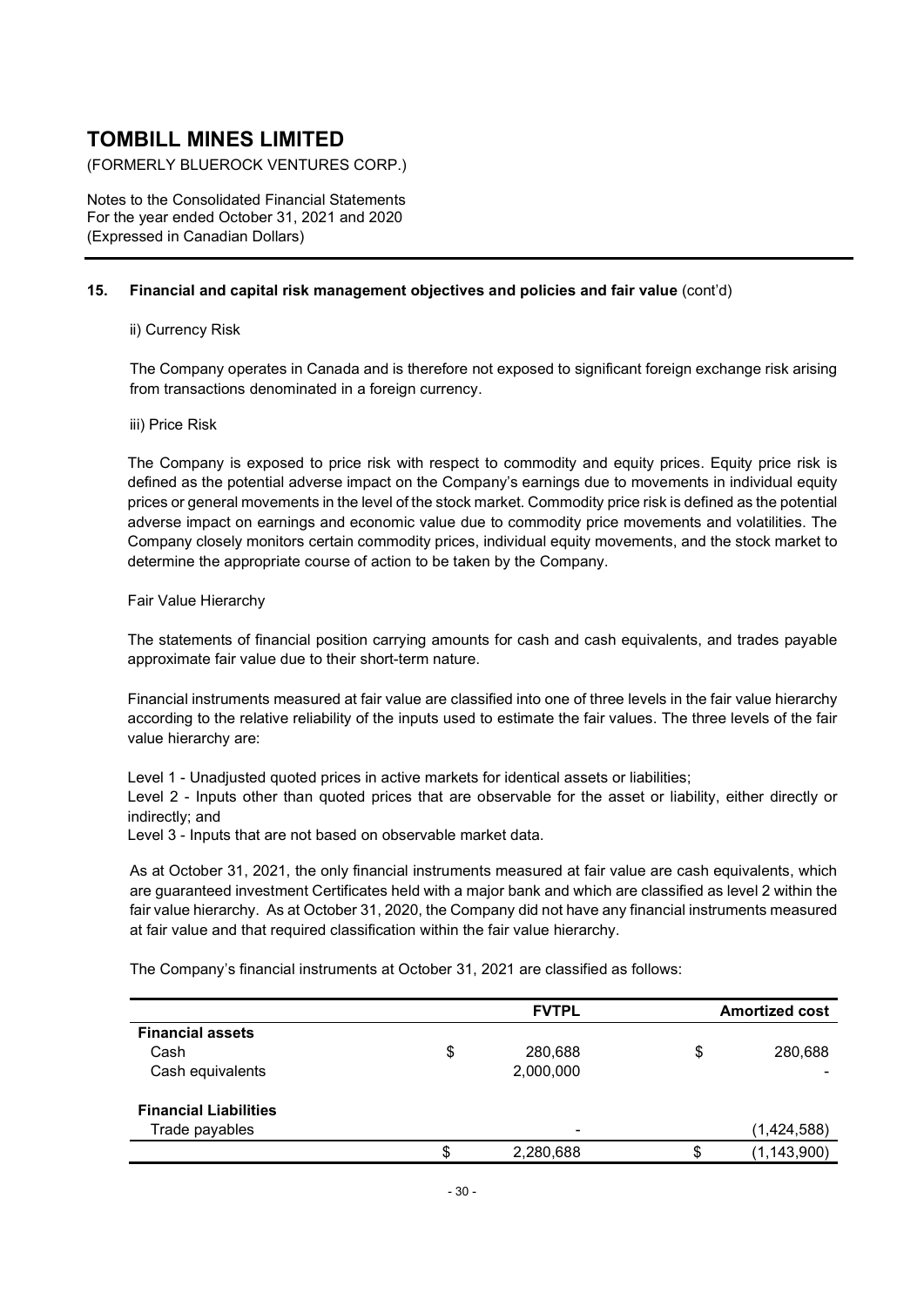(FORMERLY BLUEROCK VENTURES CORP.)

Notes to the Consolidated Financial Statements For the year ended October 31, 2021 and 2020 (Expressed in Canadian Dollars)

# 15. Financial and capital risk management objectives and policies and fair value (cont'd)

### Capital Management

The Company manages its capital to safeguard the Company's ability to continue as a going concern, so that it can continue to provide adequate returns to shareholders and benefits to other stakeholders, and to have sufficient funds on hand for business opportunities as they arise.

The Company manages the capital structure and makes adjustments to it in the light of changes in economic conditions and the risk characteristics of the underlying assets. In order to maintain or adjust the capital structure, the Company may issue new shares through short-form prospectuses, private placements, sell assets, incur debt, or return capital to shareholders. There were no changes in the Company's approach to capital management during the period. In the management of capital, the Company includes the components of shareholders' equity, as well as cash. As at October 31, 2021, the Company is not subject to externally imposed capital requirements. There have been no changes to the Company's approach to capital management during the period.

### 16. Income Taxes

# a) Provision for Income Taxes

The reconciliation of the combined Canadian federal and provincial statutory income tax rate of 26.5% (2020 26.5%) to the effective tax is as follows:

|                                                                                                    | 2021              | 2020        |
|----------------------------------------------------------------------------------------------------|-------------------|-------------|
| (Loss) before income taxes                                                                         | \$ (11, 297, 362) | \$(253,505) |
| Expected income tax recovery based on statutory rate<br>Adjustment to expected income tax recovery | (2,994,000)<br>S  | \$(67,000)  |
| Share based compensation                                                                           | 1,019,000         |             |
| Flow-through renunciation                                                                          | 699,000           |             |
| Change in benefit of tax assets not recognised                                                     | 1,276,000         | 67,000      |
| Deferred income tax provision (recovery)                                                           |                   |             |